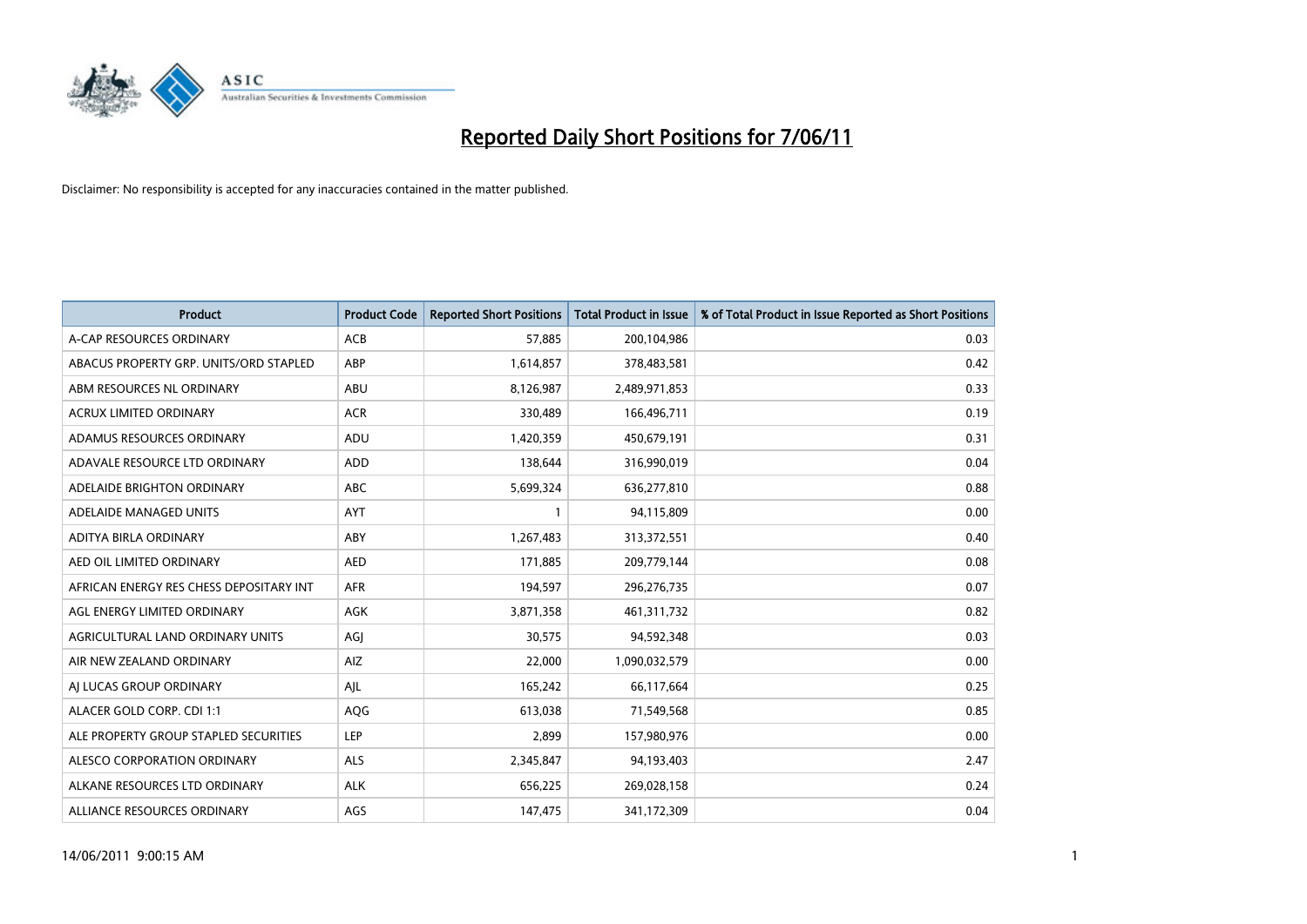

| <b>Product</b>                          | <b>Product Code</b> | <b>Reported Short Positions</b> | <b>Total Product in Issue</b> | % of Total Product in Issue Reported as Short Positions |
|-----------------------------------------|---------------------|---------------------------------|-------------------------------|---------------------------------------------------------|
| ALLIED GOLD LIMITED ORDINARY            | <b>ALD</b>          | 2,350,408                       | 1,198,537,554                 | 0.19                                                    |
| ALTONA MINING LTD ORDINARY              | <b>AOH</b>          | 500,000                         | 472,133,029                   | 0.11                                                    |
| ALUMINA LIMITED ORDINARY                | <b>AWC</b>          | 26,340,038                      | 2,440,196,187                 | 1.06                                                    |
| AMADEUS ENERGY ORDINARY                 | AMU                 | 669,332                         | 300,288,855                   | 0.22                                                    |
| AMALGAMATED HOLDINGS ORDINARY           | AHD                 | 18,257                          | 157,461,063                   | 0.01                                                    |
| AMCOR LIMITED ORDINARY                  | <b>AMC</b>          | 8,003,195                       | 1,227,416,280                 | 0.64                                                    |
| AMP LIMITED ORDINARY                    | AMP                 | 13,117,818                      | 2,811,693,913                 | 0.45                                                    |
| AMPELLA MINING ORDINARY                 | <b>AMX</b>          | 813,468                         | 204,785,108                   | 0.41                                                    |
| ANSELL LIMITED ORDINARY                 | <b>ANN</b>          | 3,891,224                       | 133,011,550                   | 2.96                                                    |
| ANTARES ENERGY LTD ORDINARY             | <b>AZZ</b>          | 101,632                         | 275,974,167                   | 0.04                                                    |
| ANZ BANKING GRP LTD ORDINARY            | ANZ                 | 13,296,038                      | 2,596,828,457                 | 0.47                                                    |
| APA GROUP STAPLED SECURITIES            | <b>APA</b>          | 7,263,342                       | 556,193,951                   | 1.31                                                    |
| APEX MINERALS NL ORDINARY               | <b>AXM</b>          | 990,197                         | 5,550,243,713                 | 0.02                                                    |
| APN EUROPEAN RETAIL UNITS STAPLED SEC.  | <b>AEZ</b>          | 11,832                          | 544,910,660                   | 0.00                                                    |
| APN NEWS & MEDIA ORDINARY               | <b>APN</b>          | 24,041,003                      | 618,568,292                   | 3.88                                                    |
| AQUARIUS PLATINUM. ORDINARY             | <b>AOP</b>          | 4,307,915                       | 470,070,802                   | 0.90                                                    |
| AQUILA RESOURCES ORDINARY               | <b>AQA</b>          | 4,675,148                       | 374,368,499                   | 1.28                                                    |
| ARAFURA RESOURCE LTD ORDINARY           | <b>ARU</b>          | 6,400,340                       | 367,980,342                   | 1.75                                                    |
| ARB CORPORATION ORDINARY                | <b>ARP</b>          | 4,712                           | 72,481,302                    | 0.00                                                    |
| ARDENT LEISURE GROUP STAPLED SECURITIES | AAD                 | 735,598                         | 318,147,978                   | 0.22                                                    |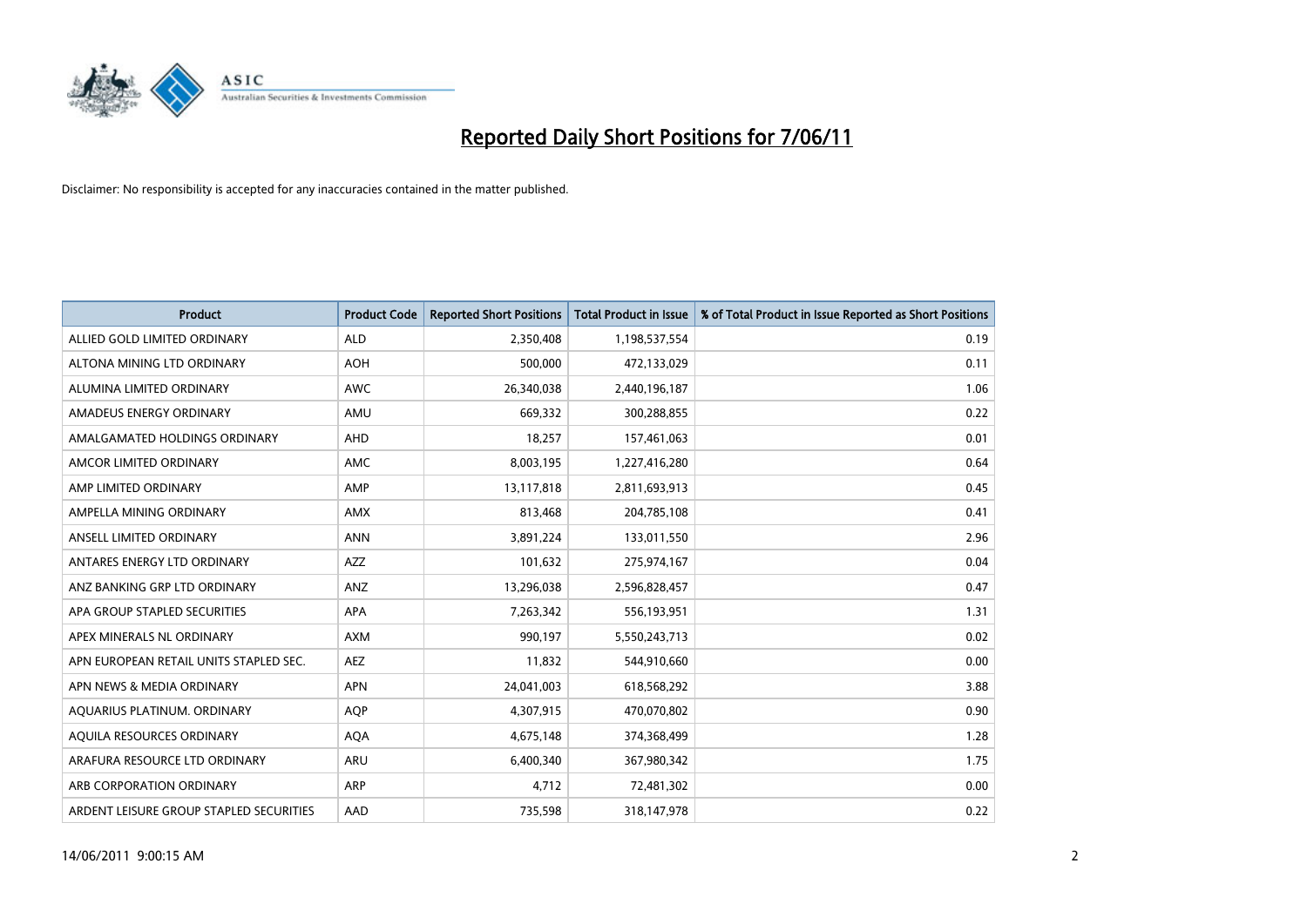

| <b>Product</b>                          | <b>Product Code</b> | <b>Reported Short Positions</b> | Total Product in Issue | % of Total Product in Issue Reported as Short Positions |
|-----------------------------------------|---------------------|---------------------------------|------------------------|---------------------------------------------------------|
| ARISTOCRAT LEISURE ORDINARY             | ALL                 | 37,034,241                      | 536,480,307            | 6.90                                                    |
| ASCIANO LIMITED ORDINARY                | <b>AIO</b>          | 20,112,592                      | 2,926,103,883          | 0.69                                                    |
| ASG GROUP LIMITED ORDINARY              | <b>ASZ</b>          | 68.491                          | 169,117,796            | 0.04                                                    |
| ASPEN GROUP ORD/UNITS STAPLED           | <b>APZ</b>          | 1,127,559                       | 579,826,041            | 0.19                                                    |
| ASPIRE MINING LTD ORDINARY              | <b>AKM</b>          | 382,785                         | 539,971,483            | 0.07                                                    |
| <b>ASTON RES LTD ORDINARY</b>           | <b>AZT</b>          | 274,813                         | 204,527,604            | 0.12                                                    |
| ASTRO JAP PROP GROUP STAPLED SECURITIES | AJA                 | 29,803                          | 58,445,002             | 0.05                                                    |
| ASX LIMITED ORDINARY                    | <b>ASX</b>          | 1,996,251                       | 175,136,729            | 1.14                                                    |
| ATLANTIC LIMITED ORDINARY               | ATI                 | 160,894                         | 113,527,946            | 0.14                                                    |
| ATLAS IRON LIMITED ORDINARY             | <b>AGO</b>          | 2,644,806                       | 824,526,142            | 0.28                                                    |
| AUCKLAND INTERNATION ORDINARY           | AIA                 | 162,720                         | 1,322,564,489          | 0.01                                                    |
| AURORA MINERALS LTD ORDINARY            | <b>ARM</b>          | 416                             | 104,167,499            | 0.00                                                    |
| AURORA OIL & GAS ORDINARY               | <b>AUT</b>          | 4,138,684                       | 403,687,342            | 1.04                                                    |
| AUSDRILL LIMITED ORDINARY               | ASL                 | 216,872                         | 301,419,184            | 0.06                                                    |
| AUSENCO LIMITED ORDINARY                | AAX                 | 3,658,260                       | 122,987,022            | 2.95                                                    |
| AUSTAL LIMITED ORDINARY                 | ASB                 | 258,190                         | 188,069,638            | 0.14                                                    |
| AUSTAR UNITED ORDINARY                  | <b>AUN</b>          | 2,917,497                       | 1,271,389,658          | 0.23                                                    |
| AUSTBROKERS HOLDINGS ORDINARY           | <b>AUB</b>          | 2                               | 54,658,736             | 0.00                                                    |
| AUSTIN ENGINEERING ORDINARY             | <b>ANG</b>          | 285,329                         | 71,714,403             | 0.39                                                    |
| <b>AUSTRALAND ASSETS ASSETS</b>         | AAZPB               | 1,168                           | 2,750,000              | 0.04                                                    |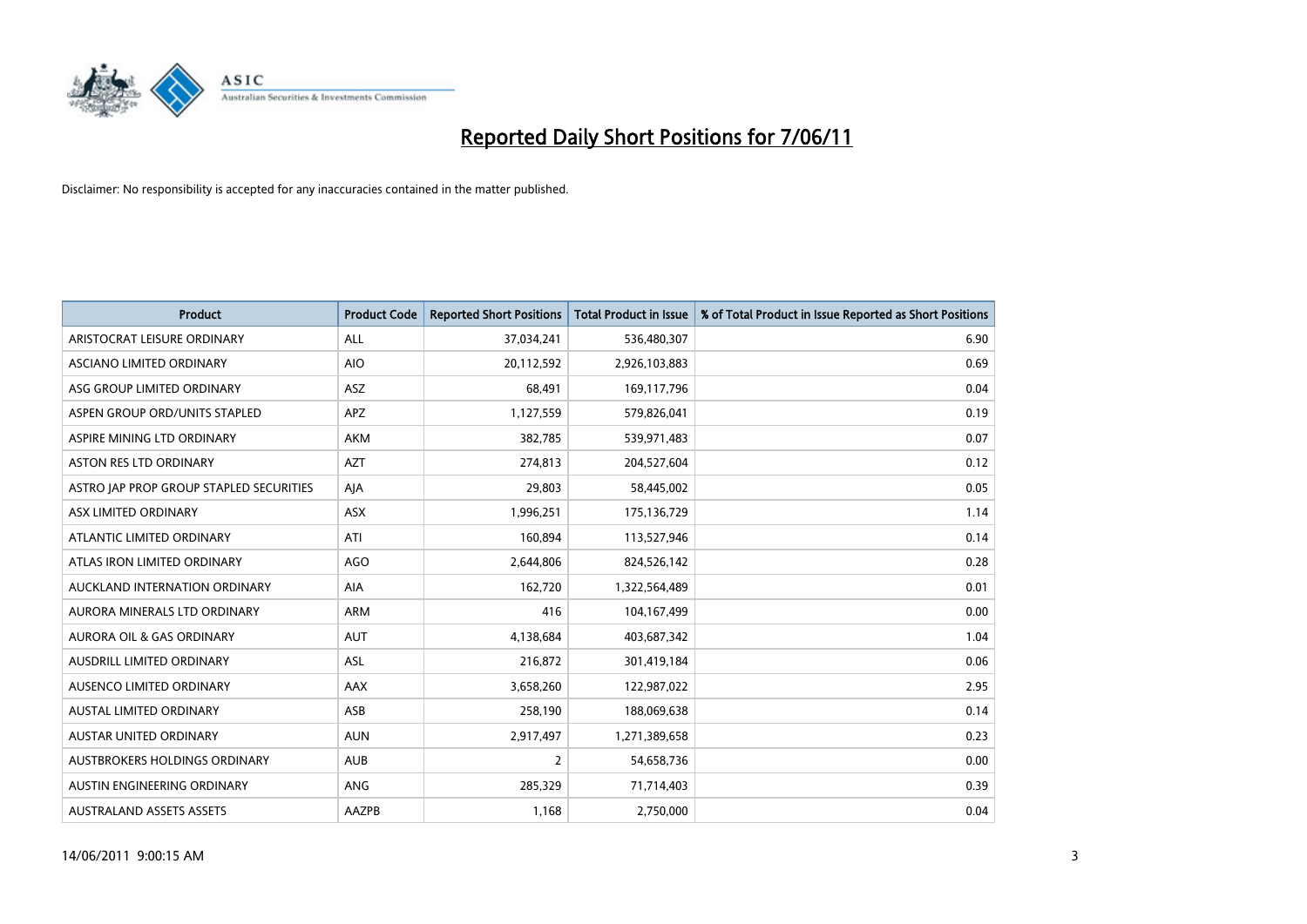

| <b>Product</b>                       | <b>Product Code</b> | <b>Reported Short Positions</b> | <b>Total Product in Issue</b> | % of Total Product in Issue Reported as Short Positions |
|--------------------------------------|---------------------|---------------------------------|-------------------------------|---------------------------------------------------------|
| AUSTRALAND PROPERTY STAPLED SECURITY | <b>ALZ</b>          | 815,123                         | 576,846,597                   | 0.14                                                    |
| AUSTRALIAN AGRICULT. ORDINARY        | AAC                 | 1,645,254                       | 303,904,127                   | 0.56                                                    |
| <b>AUSTRALIAN EDUCATION UNITS</b>    | <b>AEU</b>          | 625,000                         | 175,465,397                   | 0.36                                                    |
| AUSTRALIAN FOUNDAT. ORDINARY         | AFI                 | 9,800                           | 1,016,903,220                 | 0.00                                                    |
| AUSTRALIAN INFRASTR, UNITS/ORDINARY  | <b>AIX</b>          | 2,027,194                       | 620,733,944                   | 0.31                                                    |
| AUSTRALIAN MINES LTD ORDINARY        | <b>AUZ</b>          | 1,400,000                       | 576,910,315                   | 0.24                                                    |
| AUSTRALIAN PHARM, ORDINARY           | API                 | 781,627                         | 488,115,883                   | 0.15                                                    |
| AUTOMOTIVE HOLDINGS ORDINARY         | AHE                 | 125,114                         | 260,345,713                   | 0.05                                                    |
| AVEXA LIMITED ORDINARY               | <b>AVX</b>          | 243,657                         | 847,688,779                   | 0.03                                                    |
| AWE LIMITED ORDINARY                 | <b>AWE</b>          | 2,637,996                       | 521,871,941                   | 0.50                                                    |
| AZUMAH RESOURCES ORDINARY            | <b>AZM</b>          | 115,389                         | 279,196,055                   | 0.04                                                    |
| <b>BANDANNA ENERGY ORDINARY</b>      | <b>BND</b>          | 772,801                         | 426,515,482                   | 0.18                                                    |
| BANK OF QUEENSLAND. ORDINARY         | <b>BOO</b>          | 3,791,562                       | 225,369,547                   | 1.67                                                    |
| <b>BANNERMAN RESOURCES ORDINARY</b>  | <b>BMN</b>          | 49,159                          | 234,435,934                   | 0.02                                                    |
| <b>BASE RES LIMITED ORDINARY</b>     | <b>BSE</b>          | 135,027                         | 165,341,114                   | 0.08                                                    |
| BATHURST RESOURCES ORDINARY          | <b>BTU</b>          | 7,288,393                       | 666,141,330                   | 1.09                                                    |
| <b>BAUXITE RESOURCE LTD ORDINARY</b> | <b>BAU</b>          | 109,797                         | 235,379,896                   | 0.05                                                    |
| <b>BC IRON LIMITED ORDINARY</b>      | <b>BCI</b>          | 314,136                         | 94,381,000                    | 0.33                                                    |
| BEACH ENERGY LIMITED ORDINARY        | <b>BPT</b>          | 5,351,940                       | 1,102,788,311                 | 0.48                                                    |
| BEADELL RESOURCE LTD ORDINARY        | <b>BDR</b>          | 1,308,422                       | 622,372,828                   | 0.20                                                    |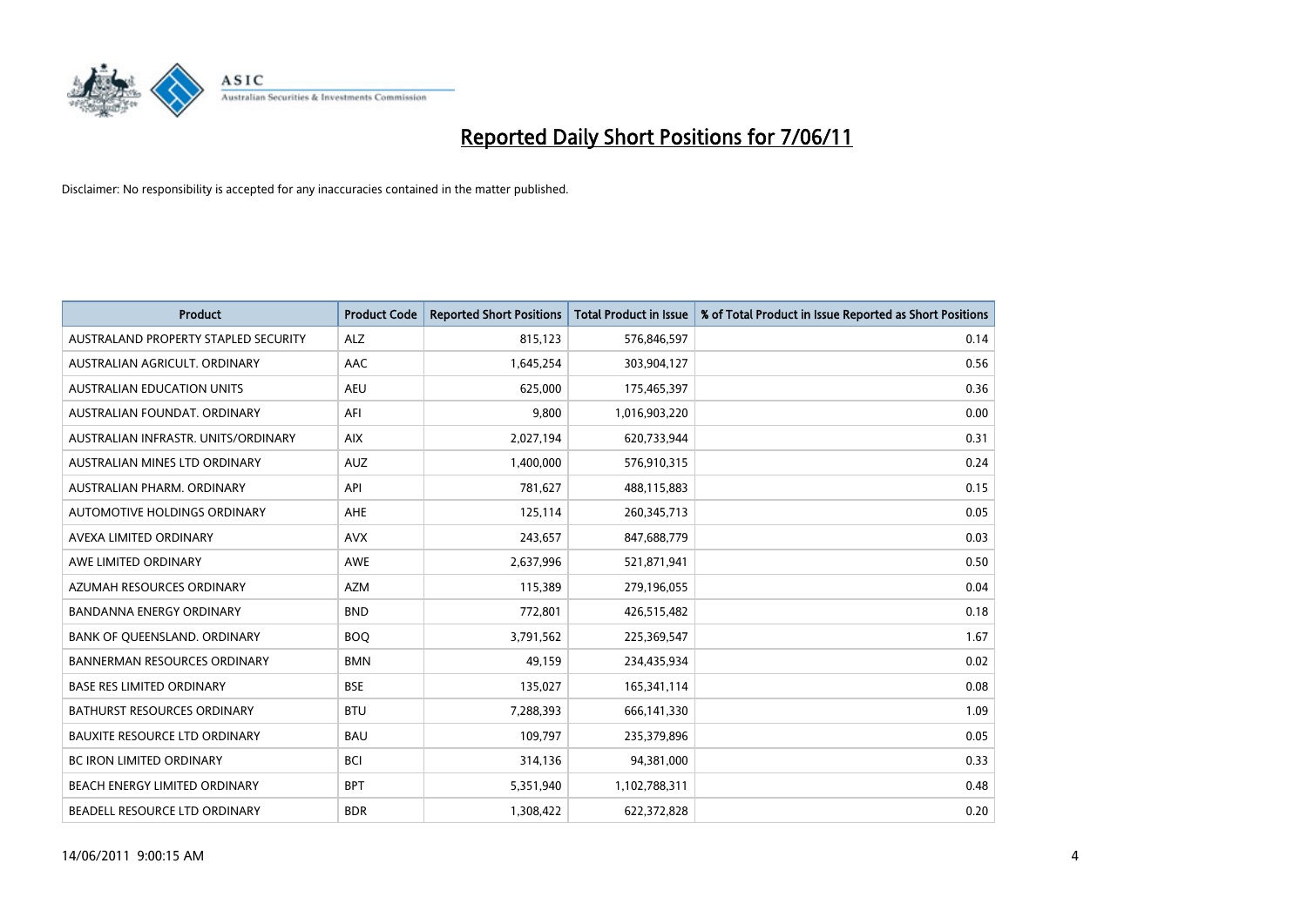

| <b>Product</b>                       | <b>Product Code</b> | <b>Reported Short Positions</b> | <b>Total Product in Issue</b> | % of Total Product in Issue Reported as Short Positions |
|--------------------------------------|---------------------|---------------------------------|-------------------------------|---------------------------------------------------------|
| BENDIGO AND ADELAIDE ORDINARY        | <b>BEN</b>          | 6,957,168                       | 360,282,697                   | 1.93                                                    |
| BERKELEY RESOURCES ORDINARY          | <b>BKY</b>          | 443,649                         | 174,298,273                   | 0.24                                                    |
| BETASHARES ASX RES ETF UNITS         | <b>ORE</b>          | 188,220                         | 4,519,432                     | 4.16                                                    |
| <b>BHP BILLITON LIMITED ORDINARY</b> | <b>BHP</b>          | 43,961,446                      | 3,209,181,688                 | 1.35                                                    |
| <b>BILLABONG ORDINARY</b>            | <b>BBG</b>          | 14,645,204                      | 254,037,587                   | 5.75                                                    |
| <b>BIONOMICS LIMITED ORDINARY</b>    | <b>BNO</b>          | 31,944                          | 344,094,479                   | 0.01                                                    |
| <b>BIOTA HOLDINGS ORDINARY</b>       | <b>BTA</b>          | 2,292,380                       | 181,417,556                   | 1.26                                                    |
| <b>BISALLOY STEEL ORDINARY</b>       | <b>BIS</b>          | 84,480                          | 216,455,965                   | 0.04                                                    |
| BKI INVESTMENT LTD ORDINARY          | BKI                 | 508                             | 422,863,407                   | 0.00                                                    |
| <b>BLACKMORES LIMITED ORDINARY</b>   | <b>BKL</b>          | 10,000                          | 16,744,292                    | 0.06                                                    |
| <b>BLACKTHORN RESOURCES ORDINARY</b> | <b>BTR</b>          | 35,848                          | 122,918,000                   | 0.03                                                    |
| <b>BLUESCOPE STEEL LTD ORDINARY</b>  | <b>BSL</b>          | 55,694,922                      | 1,842,207,385                 | 3.02                                                    |
| <b>BOART LONGYEAR ORDINARY</b>       | <b>BLY</b>          | 4,576,286                       | 461, 163, 412                 | 1.00                                                    |
| <b>BOOM LOGISTICS ORDINARY</b>       | <b>BOL</b>          | 337,999                         | 461,500,712                   | 0.07                                                    |
| BORAL LIMITED, ORDINARY              | <b>BLD</b>          | 33,411,641                      | 729,925,990                   | 4.58                                                    |
| BOTSWANA METALS LTD ORDINARY         | <b>BML</b>          | 7,000                           | 143,717,013                   | 0.00                                                    |
| <b>BOUGAINVILLE COPPER ORDINARY</b>  | <b>BOC</b>          | 6,000                           | 401,062,500                   | 0.00                                                    |
| <b>BOW ENERGY LIMITED ORDINARY</b>   | <b>BOW</b>          | 7,417,145                       | 349,517,229                   | 2.12                                                    |
| <b>BRADKEN LIMITED ORDINARY</b>      | <b>BKN</b>          | 1,991,666                       | 161,532,428                   | 1.24                                                    |
| <b>BRAMBLES LIMITED ORDINARY</b>     | <b>BXB</b>          | 22,418,068                      | 1,479,362,454                 | 1.49                                                    |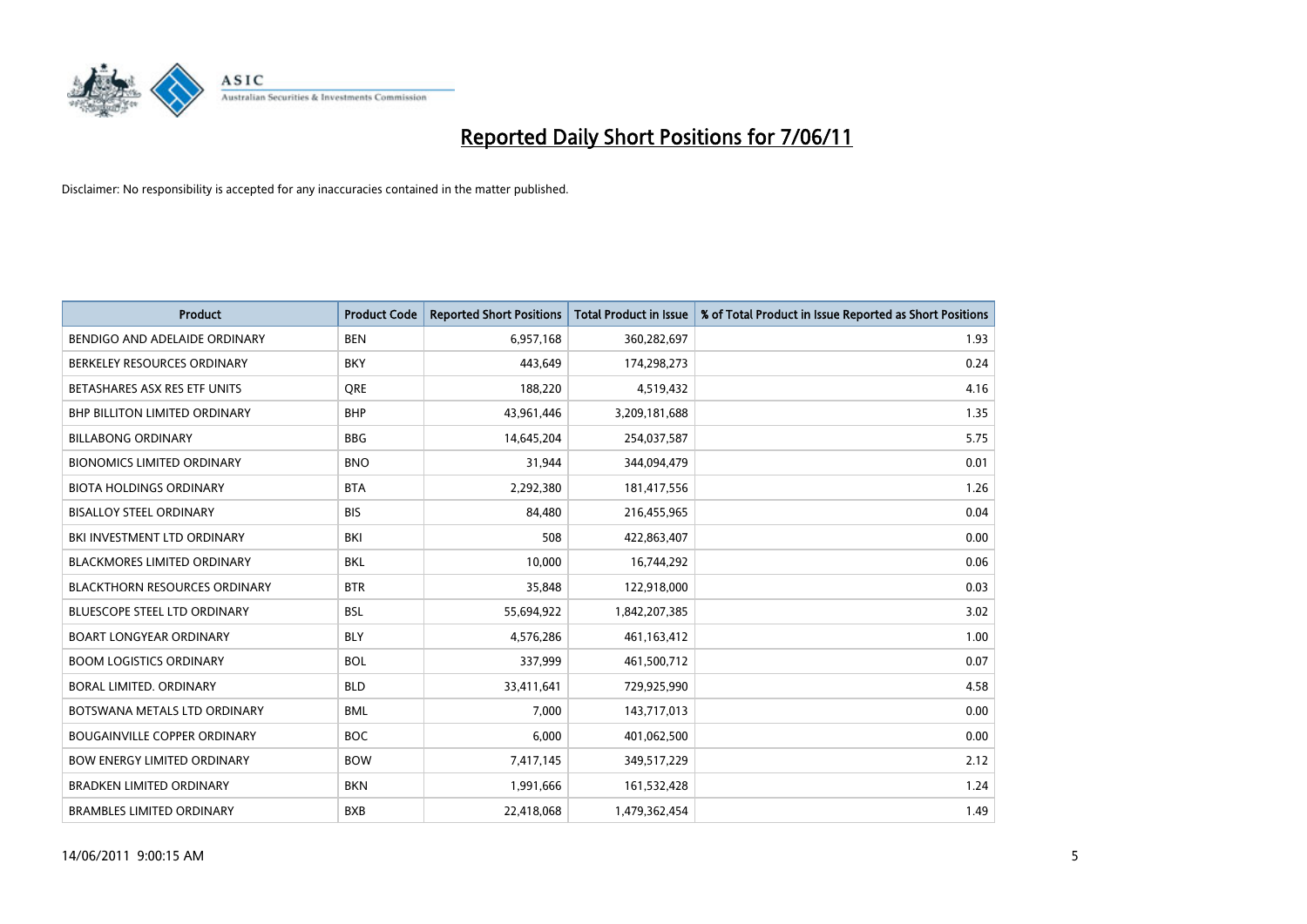

| <b>Product</b>                        | <b>Product Code</b> | <b>Reported Short Positions</b> | <b>Total Product in Issue</b> | % of Total Product in Issue Reported as Short Positions |
|---------------------------------------|---------------------|---------------------------------|-------------------------------|---------------------------------------------------------|
| <b>BREVILLE GROUP LTD ORDINARY</b>    | <b>BRG</b>          | 3,739                           | 129,995,322                   | 0.00                                                    |
| <b>BRICKWORKS LIMITED ORDINARY</b>    | <b>BKW</b>          | 113,856                         | 147,567,333                   | 0.08                                                    |
| <b>BROCKMAN RESOURCES ORDINARY</b>    | <b>BRM</b>          | 167,678                         | 144,803,151                   | 0.11                                                    |
| BT INVESTMENT MNGMNT ORDINARY         | <b>BTT</b>          | 557,637                         | 160,000,000                   | 0.35                                                    |
| <b>BURU ENERGY ORDINARY</b>           | <b>BRU</b>          | 5,543,631                       | 182,840,549                   | 3.04                                                    |
| <b>BWP TRUST ORDINARY UNITS</b>       | <b>BWP</b>          | 1,734,727                       | 520,012,793                   | 0.33                                                    |
| CABCHARGE AUSTRALIA ORDINARY          | CAB                 | 867,546                         | 120,437,014                   | 0.70                                                    |
| <b>CALTEX AUSTRALIA ORDINARY</b>      | <b>CTX</b>          | 7,242,942                       | 270,000,000                   | 2.67                                                    |
| <b>CAMPBELL BROTHERS ORDINARY</b>     | <b>CPB</b>          | 127.765                         | 67,503,411                    | 0.18                                                    |
| CAPE LAMBERT RES LTD ORDINARY         | <b>CFE</b>          | 1,393,818                       | 571,849,603                   | 0.23                                                    |
| <b>CARBON ENERGY ORDINARY</b>         | <b>CNX</b>          | 1,725,402                       | 698,517,858                   | 0.23                                                    |
| <b>CARDNO LIMITED ORDINARY</b>        | CDD                 | 38.802                          | 106,863,041                   | 0.04                                                    |
| CARNARVON PETROLEUM ORDINARY          | <b>CVN</b>          | 15,693,944                      | 687,820,634                   | 2.28                                                    |
| CARNEGIE WAVE ENERGY ORDINARY         | <b>CWE</b>          | 83,000                          | 899,087,627                   | 0.01                                                    |
| <b>CARPATHIAN RESOURCES ORDINARY</b>  | <b>CPN</b>          | 75.000                          | 265,533,501                   | 0.03                                                    |
| CARPENTARIA EXP. LTD ORDINARY         | CAP                 | 9,777                           | 98,741,301                    | 0.01                                                    |
| CARSALES.COM LTD ORDINARY             | <b>CRZ</b>          | 7,991,241                       | 234,348,300                   | 3.42                                                    |
| CASH CONVERTERS ORD/DIV ACCESS        | CCV                 | 68,191                          | 379,761,025                   | 0.01                                                    |
| <b>CASPIAN OIL &amp; GAS ORDINARY</b> | <b>CIG</b>          | 50,000                          | 1,331,500,513                 | 0.00                                                    |
| CATALPA RESOURCES ORDINARY            | CAH                 | 252,596                         | 178,031,701                   | 0.14                                                    |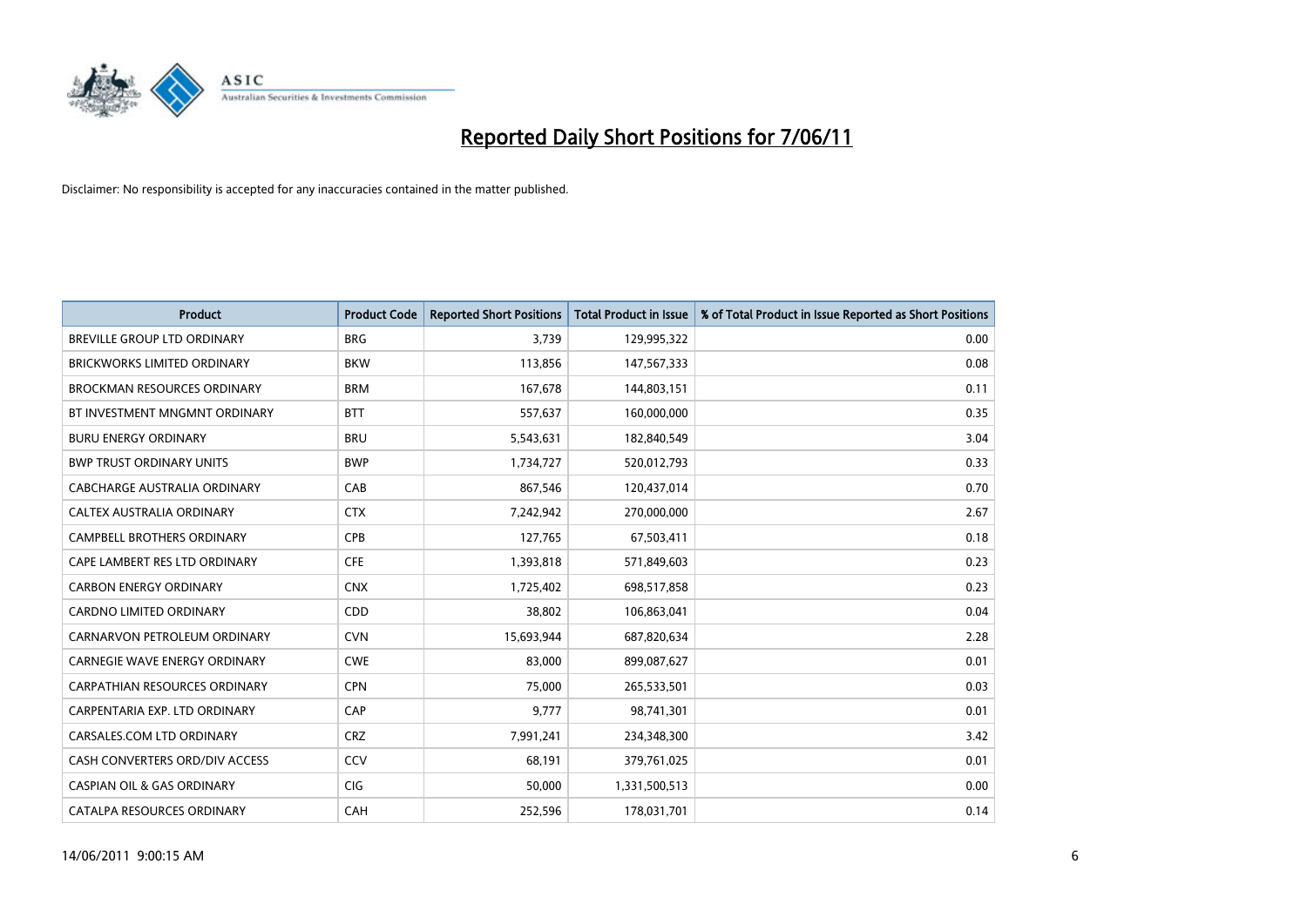

| <b>Product</b>                                | <b>Product Code</b> | <b>Reported Short Positions</b> | Total Product in Issue | % of Total Product in Issue Reported as Short Positions |
|-----------------------------------------------|---------------------|---------------------------------|------------------------|---------------------------------------------------------|
| <b>CEC GROUP LIMITED ORDINARY</b>             | <b>CEG</b>          | 1,750                           | 79,662,662             | 0.00                                                    |
| <b>CELLNET GROUP ORDINARY</b>                 | <b>CLT</b>          | 1,342                           | 61,286,754             | 0.00                                                    |
| CENTRAL PETROLEUM ORDINARY                    | <b>CTP</b>          | 79,020                          | 982,298,842            | 0.01                                                    |
| CENTRO PROPERTIES UNITS/ORD STAPLED           | <b>CNP</b>          | 16,150                          | 972,414,514            | 0.00                                                    |
| <b>CENTRO RETAIL GROUP STAPLED SECURITIES</b> | <b>CER</b>          | 2,498,976                       | 2,286,399,424          | 0.10                                                    |
| <b>CERAMIC FUEL CELLS ORDINARY</b>            | <b>CFU</b>          | 1,167,073                       | 1,201,353,566          | 0.09                                                    |
| <b>CFS RETAIL PROPERTY UNITS</b>              | <b>CFX</b>          | 49,208,338                      | 2,839,591,911          | 1.71                                                    |
| CGA MINING LIMITED ORDINARY                   | <b>CGX</b>          | 248,846                         | 333,265,726            | 0.07                                                    |
| <b>CHALLENGER DIV.PRO. STAPLED UNITS</b>      | <b>CDI</b>          | 98,015                          | 908,316,513            | 0.01                                                    |
| CHALLENGER INFRAST. STAPLED UNITS             | <b>CIF</b>          | 13,519                          | 316,223,785            | 0.00                                                    |
| CHALLENGER LIMITED ORDINARY                   | <b>CGF</b>          | 6,236,586                       | 498,608,162            | 1.24                                                    |
| CHANDLER MACLEOD LTD ORDINARY                 | <b>CMG</b>          | 11,970                          | 463,971,344            | 0.00                                                    |
| CHARTER HALL GROUP STAPLED US PROHIBIT.       | <b>CHC</b>          | 1,325,567                       | 306,341,814            | 0.44                                                    |
| <b>CHARTER HALL OFFICE UNIT</b>               | COO                 | 3,546,880                       | 493,319,730            | 0.73                                                    |
| <b>CHARTER HALL RETAIL UNITS</b>              | CQR                 | 280,346                         | 305,200,723            | 0.08                                                    |
| CHEMGENEX PHARMACEUT ORDINARY                 | <b>CXS</b>          | 5,178,209                       | 313,558,870            | 1.66                                                    |
| CITIGOLD CORP LTD ORDINARY                    | <b>CTO</b>          | 2,059,217                       | 1,105,078,301          | 0.18                                                    |
| <b>CLARIUS GRP LTD ORDINARY</b>               | <b>CND</b>          | 192,612                         | 88,128,815             | 0.22                                                    |
| <b>CLEAN SEAS TUNA ORDINARY</b>               | <b>CSS</b>          | 49,750                          | 480,829,414            | 0.01                                                    |
| CLINUVEL PHARMACEUT. ORDINARY                 | <b>CUV</b>          | 4,127                           | 30,381,706             | 0.01                                                    |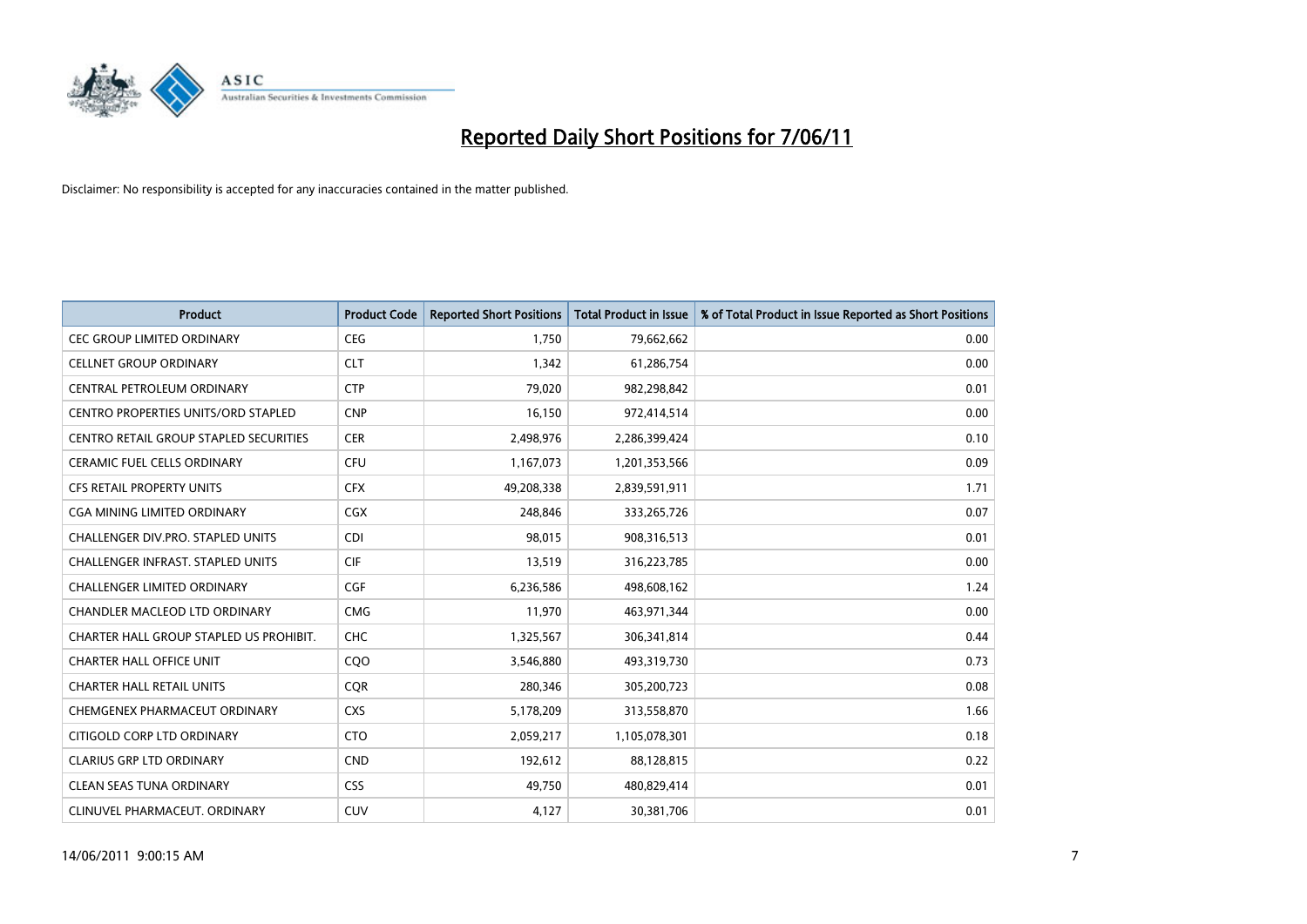

| <b>Product</b>                          | <b>Product Code</b> | <b>Reported Short Positions</b> | Total Product in Issue | % of Total Product in Issue Reported as Short Positions |
|-----------------------------------------|---------------------|---------------------------------|------------------------|---------------------------------------------------------|
| <b>CLOUGH LIMITED ORDINARY</b>          | <b>CLO</b>          | 315,732                         | 769,801,269            | 0.04                                                    |
| <b>COAL &amp; ALLIED ORDINARY</b>       | <b>CNA</b>          | 12,736                          | 86,584,735             | 0.01                                                    |
| COAL OF AFRICA LTD ORDINARY             | <b>CZA</b>          | 391,643                         | 531,139,661            | 0.08                                                    |
| COALSPUR MINES LTD ORDINARY             | <b>CPL</b>          | 1,405,981                       | 532,215,816            | 0.25                                                    |
| COCA-COLA AMATIL ORDINARY               | <b>CCL</b>          | 9,269,146                       | 757,981,346            | 1.20                                                    |
| <b>COCHLEAR LIMITED ORDINARY</b>        | COH                 | 1,769,772                       | 56,745,023             | 3.08                                                    |
| <b>COCKATOO COAL ORDINARY</b>           | <b>COK</b>          | 8,415,053                       | 1,016,096,908          | 0.81                                                    |
| <b>COKAL LTD ORDINARY</b>               | <b>CKA</b>          | 392,815                         | 128,495,735            | 0.31                                                    |
| COMMONWEALTH BANK, ORDINARY             | <b>CBA</b>          | 18,867,557                      | 1,558,627,244          | 1.16                                                    |
| <b>COMMONWEALTH PROP ORDINARY UNITS</b> | <b>CPA</b>          | 48,546,341                      | 2,449,599,711          | 2.01                                                    |
| <b>COMPASS RESOURCES ORDINARY</b>       | <b>CMR</b>          | 160,952                         | 147,402,920            | 0.11                                                    |
| <b>COMPUTERSHARE LTD ORDINARY</b>       | <b>CPU</b>          | 4,774,406                       | 555,664,059            | 0.82                                                    |
| <b>CONNECTEAST GROUP STAPLED</b>        | <b>CEU</b>          | 19,470,614                      | 3,940,145,951          | 0.50                                                    |
| CONQUEST MINING ORDINARY                | COT                 | 582.928                         | 583,241,478            | 0.08                                                    |
| CONSOLIDATED MEDIA, ORDINARY            | <b>CMI</b>          | 3,485,381                       | 561,834,996            | 0.62                                                    |
| <b>CONTANGO MICROCAP ORDINARY</b>       | <b>CTN</b>          | 7,500                           | 146,423,793            | 0.01                                                    |
| CONTINENTAL COAL LTD ORDINARY           | <b>CCC</b>          | 729,225                         | 1,980,616,757          | 0.04                                                    |
| COOPER ENERGY LTD ORDINARY              | <b>COE</b>          | 105,952                         | 292,576,001            | 0.04                                                    |
| <b>COPPER STRIKE LTD ORDINARY</b>       | <b>CSE</b>          | 714                             | 129,455,571            | 0.00                                                    |
| <b>CORDLIFE LIMITED ORDINARY</b>        | CBB                 | 30,580                          | 145,360,920            | 0.02                                                    |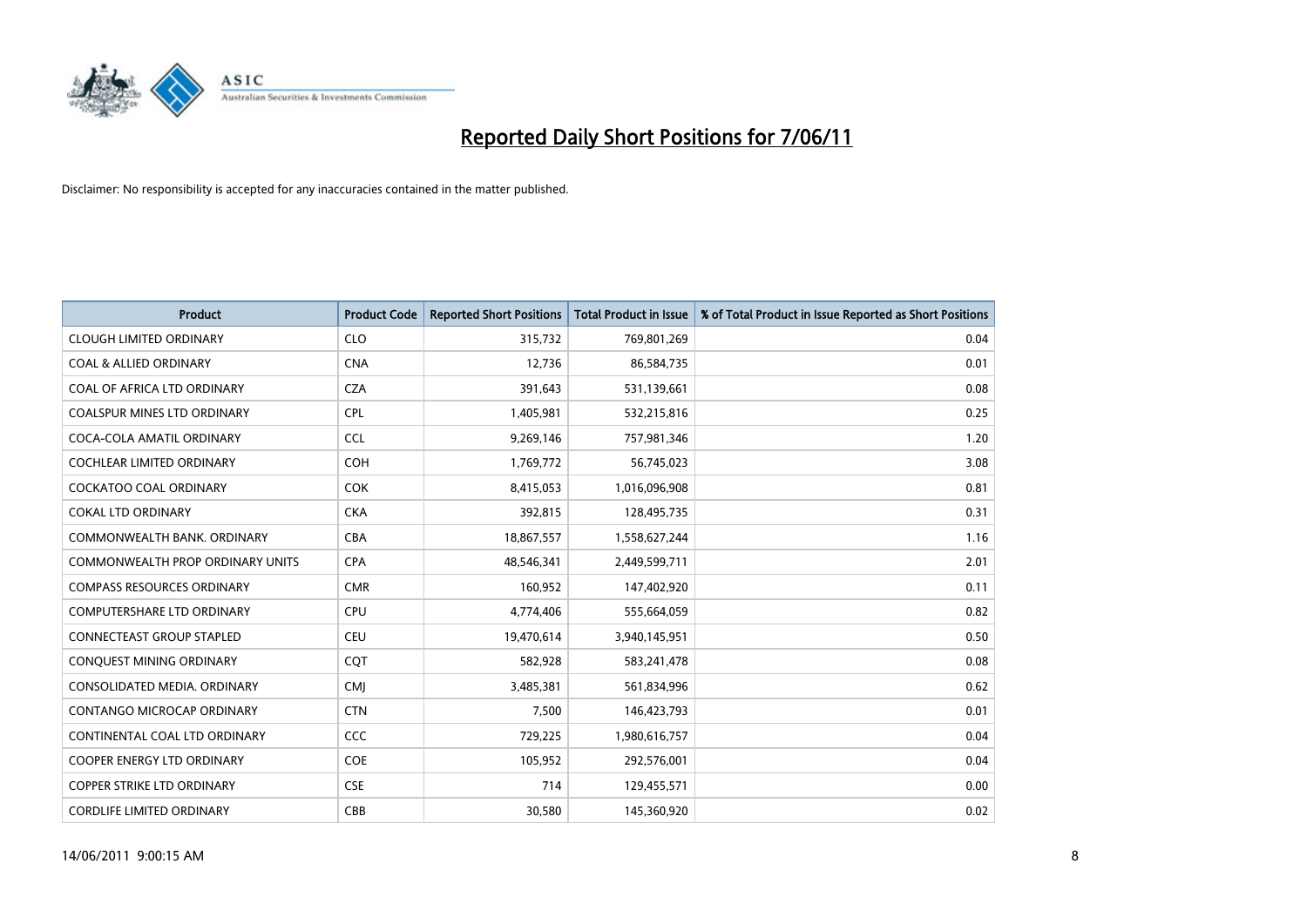

| <b>Product</b>                          | <b>Product Code</b> | <b>Reported Short Positions</b> | <b>Total Product in Issue</b> | % of Total Product in Issue Reported as Short Positions |
|-----------------------------------------|---------------------|---------------------------------|-------------------------------|---------------------------------------------------------|
| <b>COUNT FINANCIAL ORDINARY</b>         | COU                 | 734,825                         | 262,212,976                   | 0.28                                                    |
| CREDIT CORP GROUP ORDINARY              | <b>CCP</b>          | 4,998                           | 45,210,752                    | 0.01                                                    |
| <b>CROMWELL PROP STAPLED SECURITIES</b> | <b>CMW</b>          | 193,056                         | 964,737,315                   | 0.02                                                    |
| <b>CROWN LIMITED ORDINARY</b>           | <b>CWN</b>          | 3,689,738                       | 754,131,800                   | 0.48                                                    |
| <b>CSG LIMITED ORDINARY</b>             | CSV                 | 1,818,826                       | 282,567,499                   | 0.64                                                    |
| <b>CSL LIMITED ORDINARY</b>             | <b>CSL</b>          | 8,369,960                       | 529,396,133                   | 1.55                                                    |
| <b>CSR LIMITED ORDINARY</b>             | <b>CSR</b>          | 16,265,850                      | 506,000,315                   | 3.18                                                    |
| <b>CUDECO LIMITED ORDINARY</b>          | CDU                 | 640,260                         | 145,512,643                   | 0.45                                                    |
| <b>CUSTOMERS LIMITED ORDINARY</b>       | CUS                 | 354,106                         | 134,869,357                   | 0.26                                                    |
| DART ENERGY LTD ORDINARY                | <b>DTE</b>          | 4,088,516                       | 720,674,545                   | 0.56                                                    |
| DAVID JONES LIMITED ORDINARY            | <b>DJS</b>          | 31,219,862                      | 520,751,395                   | 5.98                                                    |
| <b>DECMIL GROUP LIMITED ORDINARY</b>    | <b>DCG</b>          | 58,183                          | 124,204,568                   | 0.04                                                    |
| DEEP YELLOW LIMITED ORDINARY            | <b>DYL</b>          | 76,669                          | 1,127,534,458                 | 0.01                                                    |
| DEVINE LIMITED ORDINARY                 | <b>DVN</b>          | 1,000                           | 634,918,223                   | 0.00                                                    |
| DEXUS PROPERTY GROUP STAPLED UNITS      | <b>DXS</b>          | 25,961,226                      | 4,839,024,176                 | 0.52                                                    |
| DISCOVERY METALS LTD ORDINARY           | <b>DML</b>          | 5,934,348                       | 437,114,481                   | 1.36                                                    |
| DOMINO PIZZA ENTERPR ORDINARY           | <b>DMP</b>          | 250,154                         | 68,407,674                    | 0.37                                                    |
| DOWNER EDI LIMITED ORDINARY             | <b>DOW</b>          | 6,006,717                       | 429,100,296                   | 1.39                                                    |
| DRAGON MINING LTD ORDINARY              | <b>DRA</b>          | 2,441                           | 75,170,613                    | 0.00                                                    |
| DUET GROUP STAPLED US PROHIBIT.         | <b>DUE</b>          | 1,703,508                       | 909,692,991                   | 0.17                                                    |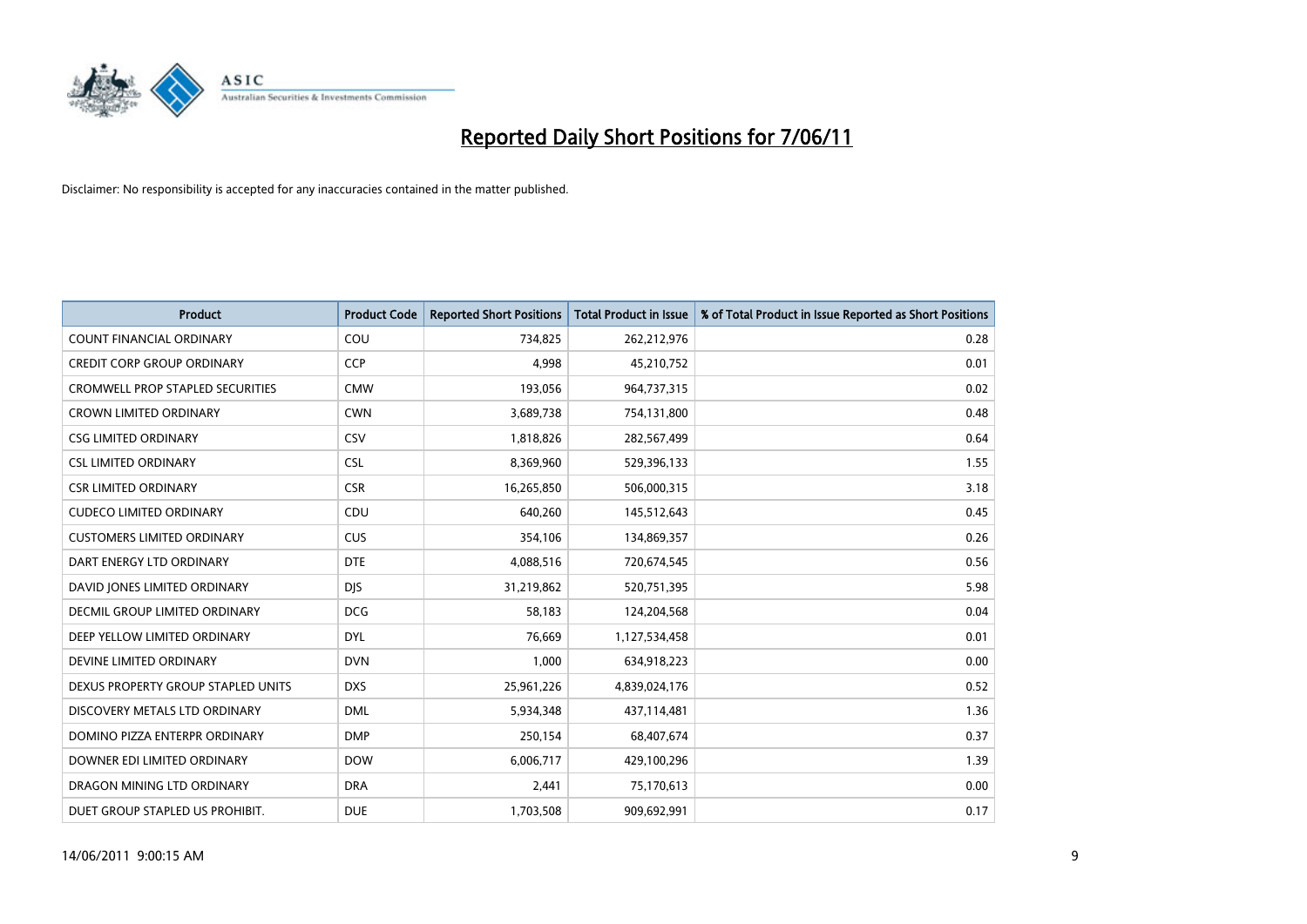

| <b>Product</b>                            | <b>Product Code</b> | <b>Reported Short Positions</b> | <b>Total Product in Issue</b> | % of Total Product in Issue Reported as Short Positions |
|-------------------------------------------|---------------------|---------------------------------|-------------------------------|---------------------------------------------------------|
| DULUXGROUP LIMITED ORDINARY               | <b>DLX</b>          | 6,613,538                       | 367,456,259                   | 1.80                                                    |
| DWS ADVANCED ORDINARY                     | <b>DWS</b>          | 137,128                         | 132,362,763                   | 0.10                                                    |
| <b>EASTERN STAR GAS ORDINARY</b>          | ESG                 | 9,042,924                       | 991,567,041                   | 0.89                                                    |
| ECHO ENTERTAINMENT DEFERRED SETTLEMENT    | EGP                 | 2,351,338                       | 688,019,737                   | 0.35                                                    |
| EDT RETAIL TRUST UNITS                    | <b>EDT</b>          | 889,779                         | 4,700,290,868                 | 0.02                                                    |
| <b>ELDERS LIMITED HYBRIDS</b>             | <b>ELDPA</b>        | 43,286                          | 1,500,000                     | 2.89                                                    |
| <b>ELDERS LIMITED ORDINARY</b>            | <b>ELD</b>          | 15,986,394                      | 448,598,480                   | 3.56                                                    |
| ELDORADO GOLD CORP CDI 1:1                | EAU                 | 109,734                         | 20,780,770                    | 0.51                                                    |
| ELEMENTAL MINERALS ORDINARY               | <b>ELM</b>          | 38,412                          | 170,034,992                   | 0.02                                                    |
| ELIXIR PETROLEUM LTD ORDINARY             | <b>EXR</b>          | 324,400                         | 188,988,472                   | 0.17                                                    |
| <b>EMECO HOLDINGS ORDINARY</b>            | <b>EHL</b>          | 1,322,397                       | 631,237,586                   | 0.19                                                    |
| ENERGY RESOURCES ORDINARY 'A'             | ERA                 | 5,272,491                       | 190,737,934                   | 2.76                                                    |
| <b>ENERGY WORLD CORPOR, ORDINARY</b>      | <b>EWC</b>          | 22,431,243                      | 1,561,166,672                 | 1.41                                                    |
| <b>ENTEK ENERGY LTD ORDINARY</b>          | <b>ETE</b>          | 489,903                         | 408,525,909                   | 0.12                                                    |
| <b>ENTELLECT LIMITED ORDINARY</b>         | <b>ESN</b>          | 464,050                         | 87,239,240                    | 0.53                                                    |
| <b>ENVESTRA LIMITED ORDINARY</b>          | <b>ENV</b>          | 4,300,251                       | 1,468,560,201                 | 0.30                                                    |
| EQUINOX MINERALS LTD CHESS DEPOSITARY INT | EON                 | 1,490,587                       | 879,495,876                   | 0.17                                                    |
| <b>EUROZ LIMITED ORDINARY</b>             | EZL                 | 84,000                          | 140,623,341                   | 0.06                                                    |
| <b>EVEREST FINANCIAL ORDINARY</b>         | <b>EFG</b>          | 4,300                           | 25,143,824                    | 0.02                                                    |
| EXTRACT RESOURCES ORDINARY                | <b>EXT</b>          | 503,982                         | 251,191,285                   | 0.20                                                    |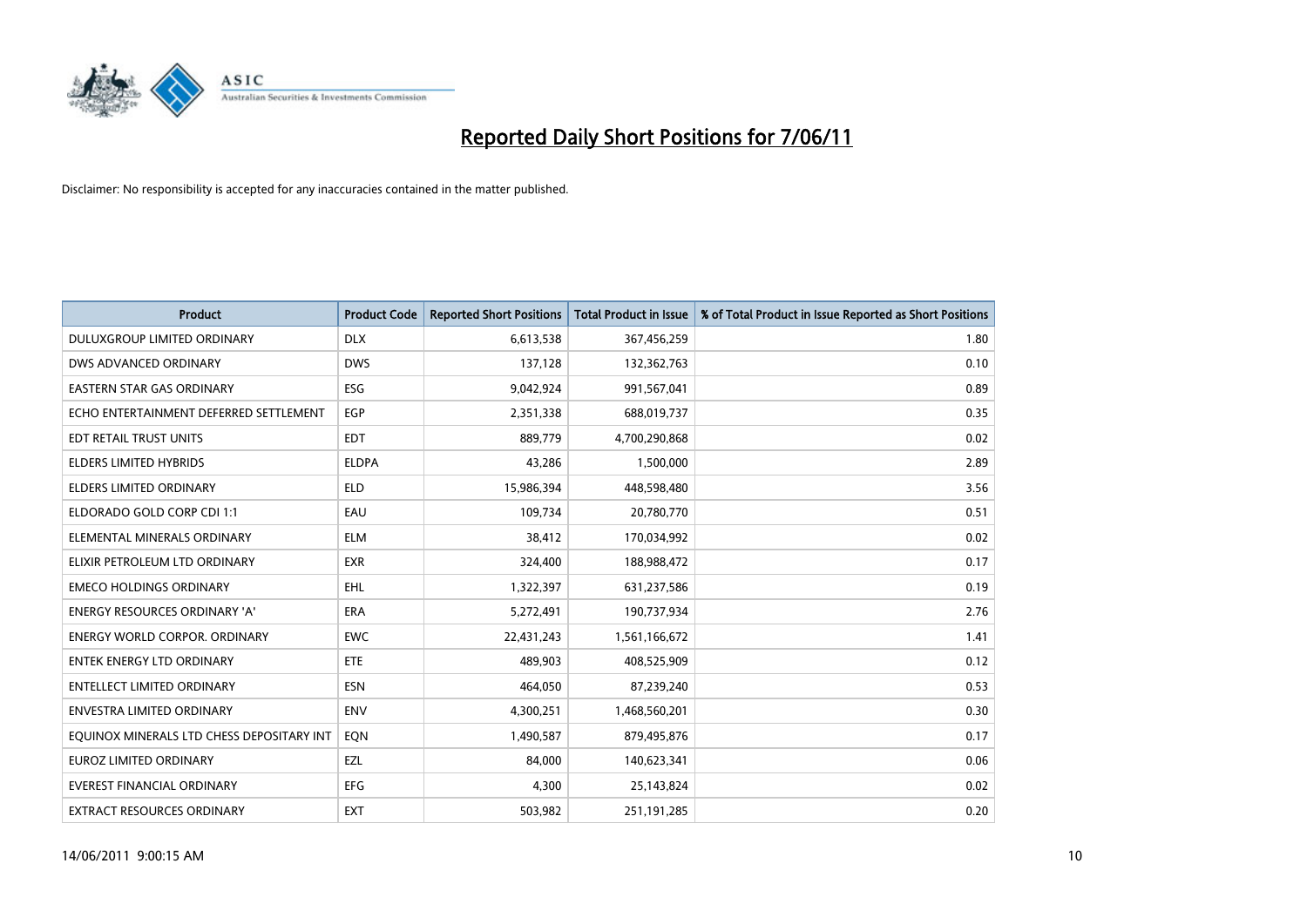

| <b>Product</b>                        | <b>Product Code</b> | <b>Reported Short Positions</b> | <b>Total Product in Issue</b> | % of Total Product in Issue Reported as Short Positions |
|---------------------------------------|---------------------|---------------------------------|-------------------------------|---------------------------------------------------------|
| FAIRFAX MEDIA LTD ORDINARY            | <b>FXJ</b>          | 301,988,025                     | 2,351,955,725                 | 12.83                                                   |
| FAR LTD ORDINARY                      | <b>FAR</b>          | 21,000,347                      | 1,245,351,164                 | 1.69                                                    |
| <b>FERRAUS LIMITED ORDINARY</b>       | <b>FRS</b>          | 410                             | 249,398,565                   | 0.00                                                    |
| FISHER & PAYKEL APP. ORDINARY         | <b>FPA</b>          | 139,105                         | 724,235,162                   | 0.02                                                    |
| FISHER & PAYKEL H. ORDINARY           | <b>FPH</b>          | 2,629,246                       | 520,473,867                   | 0.51                                                    |
| FKP PROPERTY GROUP STAPLED SECURITIES | <b>FKP</b>          | 22,469,827                      | 1,184,196,147                 | 1.90                                                    |
| FLEETWOOD CORP ORDINARY               | <b>FWD</b>          | 329,406                         | 57,847,937                    | 0.56                                                    |
| <b>FLETCHER BUILDING ORDINARY</b>     | <b>FBU</b>          | 7,227,607                       | 678,573,570                   | 1.05                                                    |
| FLEXIGROUP LIMITED ORDINARY           | <b>FXL</b>          | 65,326                          | 275,897,673                   | 0.02                                                    |
| <b>FLIGHT CENTRE ORDINARY</b>         | <b>FLT</b>          | 3,671,589                       | 99,946,094                    | 3.66                                                    |
| FLINDERS MINES LTD ORDINARY           | <b>FMS</b>          | 21,370,280                      | 1,820,634,571                 | 1.16                                                    |
| <b>FOCUS MINERALS LTD ORDINARY</b>    | <b>FML</b>          | 339,999                         | 3,440,515,431                 | 0.01                                                    |
| <b>FORGE GROUP LIMITED ORDINARY</b>   | <b>FGE</b>          | 28,997                          | 82,924,014                    | 0.03                                                    |
| FORTE ENERGY NL ORDINARY              | <b>FTE</b>          | 2,646,598                       | 695,589,311                   | 0.38                                                    |
| FORTESCUE METALS GRP ORDINARY         | <b>FMG</b>          | 25,646,114                      | 3,113,348,659                 | 0.81                                                    |
| <b>FOSTER'S GROUP ORDINARY</b>        | FGL                 | 7,972,651                       | 1,940,894,542                 | 0.39                                                    |
| FTD CORPORATION ORDINARY              | <b>FTD</b>          | 8,088                           | 36,474,593                    | 0.02                                                    |
| FUNTASTIC LIMITED ORDINARY            | <b>FUN</b>          | 322,528                         | 340,997,682                   | 0.09                                                    |
| <b>G.U.D. HOLDINGS ORDINARY</b>       | <b>GUD</b>          | 479,475                         | 69,089,611                    | 0.69                                                    |
| <b>GALAXY RESOURCES ORDINARY</b>      | GXY                 | 414,012                         | 323,327,000                   | 0.12                                                    |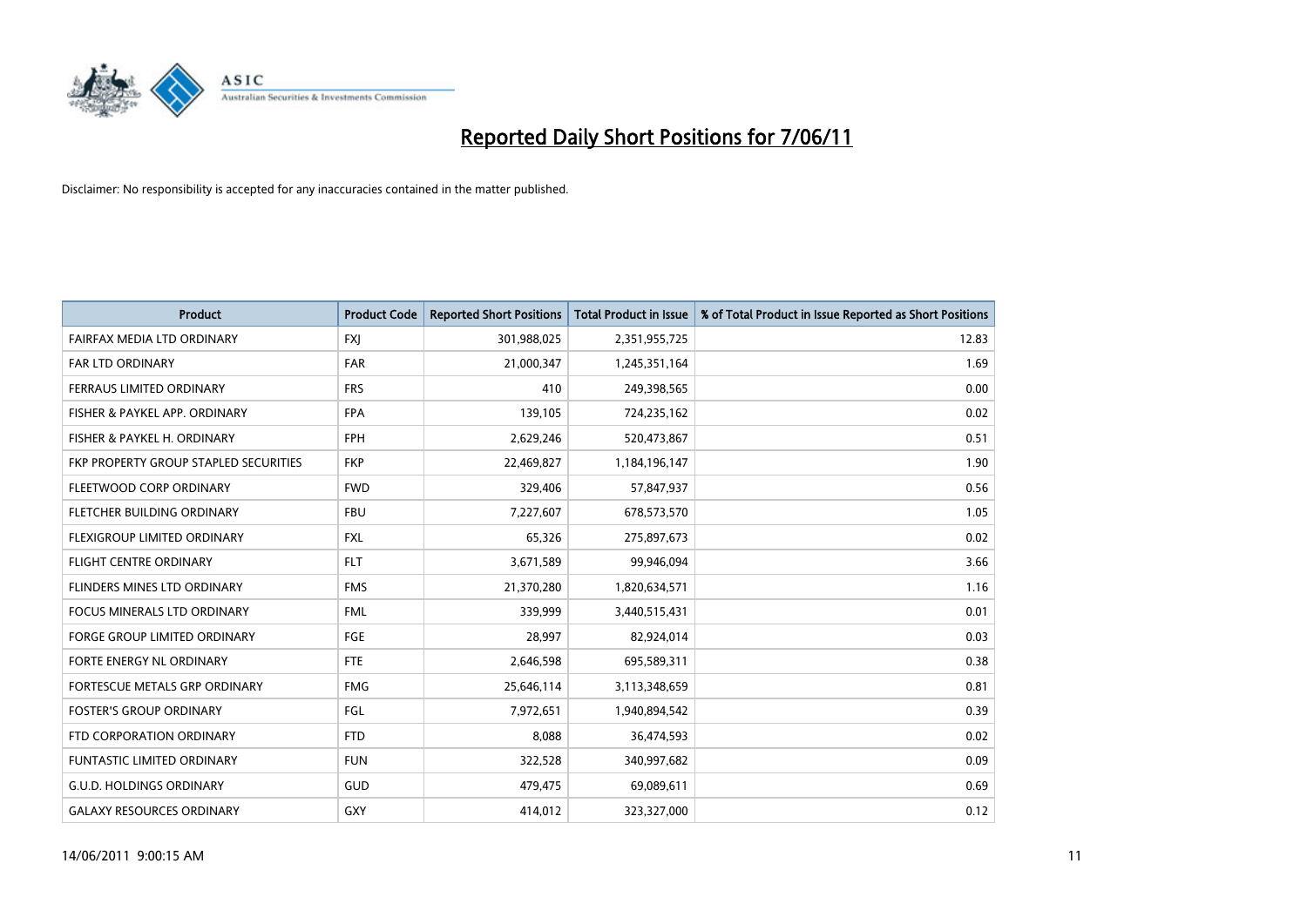

| <b>Product</b>                            | <b>Product Code</b> | <b>Reported Short Positions</b> | <b>Total Product in Issue</b> | % of Total Product in Issue Reported as Short Positions |
|-------------------------------------------|---------------------|---------------------------------|-------------------------------|---------------------------------------------------------|
| <b>GEODYNAMICS LIMITED ORDINARY</b>       | GDY                 | 110,424                         | 336,892,832                   | 0.04                                                    |
| <b>GINDALBIE METALS LTD ORDINARY</b>      | <b>GBG</b>          | 45,240,961                      | 935,615,590                   | 4.83                                                    |
| <b>GLOBAL MINING ORDINARY</b>             | <b>GMI</b>          | 8,951                           | 191,820,968                   | 0.00                                                    |
| <b>GLOUCESTER COAL ORDINARY</b>           | GCL                 | 245,981                         | 164,748,152                   | 0.15                                                    |
| <b>GME RESOURCES LTD ORDINARY</b>         | <b>GME</b>          | 800                             | 315,549,544                   | 0.00                                                    |
| <b>GOLD ONE INT LTD ORDINARY</b>          | GDO                 | 721,581                         | 807,664,732                   | 0.09                                                    |
| <b>GOLD ROAD RES LTD ORDINARY</b>         | GOR                 | 298,742                         | 290,704,907                   | 0.10                                                    |
| <b>GOLDEN WEST RESOURCE ORDINARY</b>      | GWR                 | 1,651                           | 192,082,567                   | 0.00                                                    |
| <b>GOODMAN FIELDER. ORDINARY</b>          | <b>GFF</b>          | 31,441,193                      | 1,380,386,438                 | 2.29                                                    |
| <b>GOODMAN GROUP STAPLED US PROHIBIT.</b> | <b>GMG</b>          | 34,415,828                      | 7,394,607,411                 | 0.46                                                    |
| <b>GPT GROUP STAPLED SEC.</b>             | GPT                 | 16,267,000                      | 1,855,529,431                 | 0.85                                                    |
| <b>GRAINCORP LIMITED A CLASS ORDINARY</b> | <b>GNC</b>          | 623,887                         | 198,318,900                   | 0.31                                                    |
| <b>GRANGE RESOURCES, ORDINARY</b>         | <b>GRR</b>          | 195,082                         | 1,153,181,487                 | 0.01                                                    |
| <b>GREENCAP LIMITED ORDINARY</b>          | GCG                 |                                 | 262,515,385                   | 0.00                                                    |
| <b>GREENLAND MIN EN LTD ORDINARY</b>      | GGG                 | 1,449,049                       | 348,800,509                   | 0.42                                                    |
| <b>GRYPHON MINERALS LTD ORDINARY</b>      | GRY                 | 1,472,700                       | 299,922,058                   | 0.50                                                    |
| <b>GUILDFORD COAL LTD ORDINARY</b>        | <b>GUF</b>          | 39,284                          | 213,532,609                   | 0.02                                                    |
| GUINNESS PEAT GROUP. CHESS DEPOSITARY INT | <b>GPG</b>          | 698,216                         | 300,865,269                   | 0.23                                                    |
| <b>GUIARAT NRE COAL LTD ORDINARY</b>      | <b>GNM</b>          | 11,540                          | 990,955,858                   | 0.00                                                    |
| <b>GUNNS LIMITED ORDINARY</b>             | <b>GNS</b>          | 47,532,440                      | 848,401,559                   | 5.58                                                    |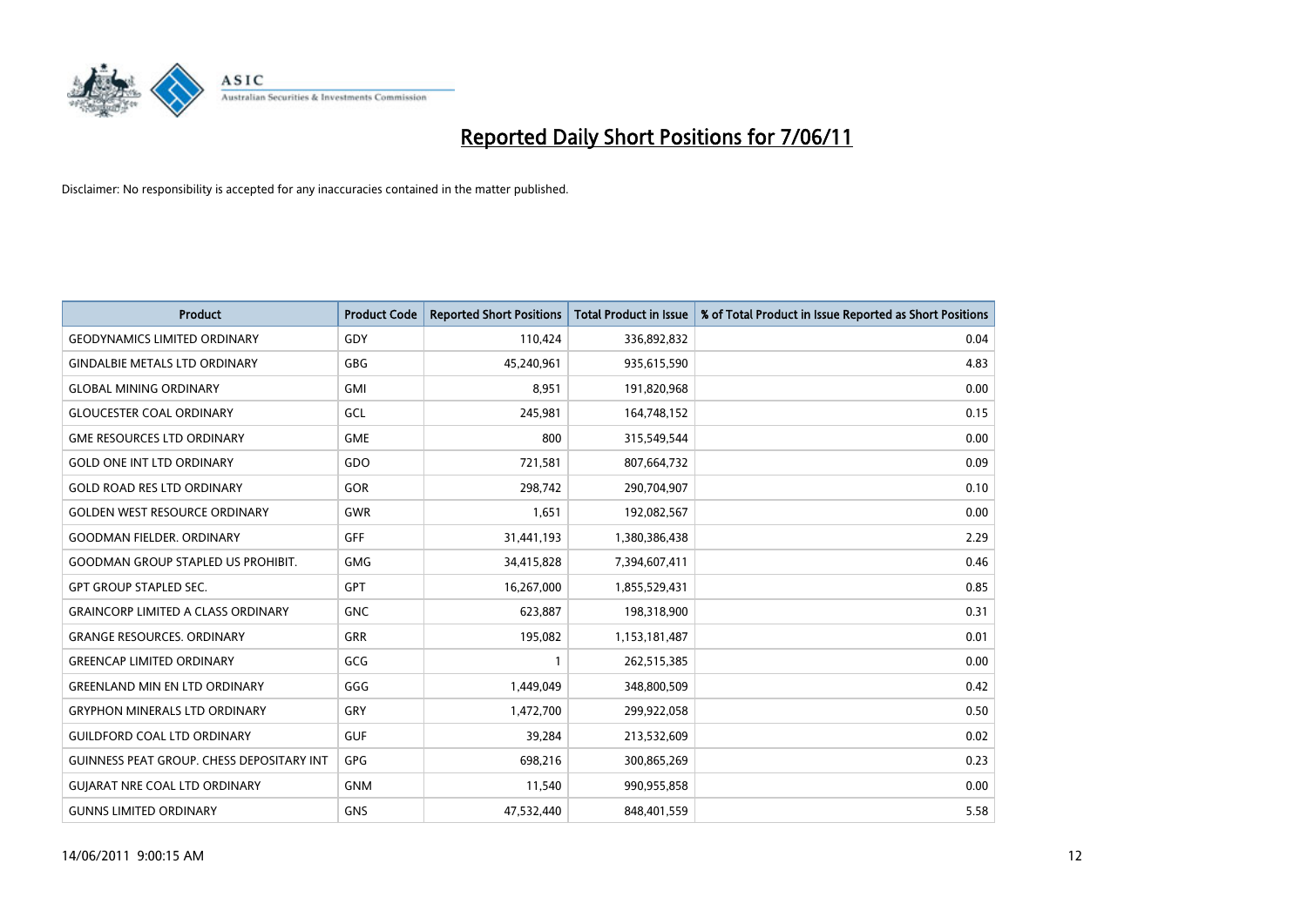

| <b>Product</b>                        | <b>Product Code</b> | <b>Reported Short Positions</b> | <b>Total Product in Issue</b> | % of Total Product in Issue Reported as Short Positions |
|---------------------------------------|---------------------|---------------------------------|-------------------------------|---------------------------------------------------------|
| <b>GWA GROUP LTD ORDINARY</b>         | <b>GWA</b>          | 8,090,735                       | 301,525,014                   | 2.69                                                    |
| <b>HARVEY NORMAN ORDINARY</b>         | <b>HVN</b>          | 41,341,189                      | 1,062,316,784                 | 3.88                                                    |
| <b>HASTIE GROUP LIMITED ORDINARY</b>  | <b>HST</b>          | 5,053,011                       | 239,781,419                   | 2.10                                                    |
| HASTINGS DIVERSIFIED STAPLED SECURITY | <b>HDF</b>          | 882,680                         | 529,187,294                   | 0.15                                                    |
| <b>HEARTWARE INT INC CDI 35:1</b>     | <b>HIN</b>          | 272,008                         | 48,598,550                    | 0.56                                                    |
| <b>HENDERSON GROUP CDI 1:1</b>        | <b>HGG</b>          | 5,426,591                       | 596,893,247                   | 0.92                                                    |
| HFA HOLDINGS LIMITED ORDINARY         | <b>HFA</b>          | 461,208                         | 117,332,831                   | 0.39                                                    |
| <b>HIGHLANDS PACIFIC ORDINARY</b>     | <b>HIG</b>          | 2,557,100                       | 686,082,148                   | 0.37                                                    |
| HILLGROVE RES LTD ORDINARY            | <b>HGO</b>          | 61,350                          | 793,698,575                   | 0.01                                                    |
| HILLS HOLDINGS LTD ORDINARY           | <b>HIL</b>          | 3,954,007                       | 249,139,016                   | 1.58                                                    |
| HORIZON OIL LIMITED ORDINARY          | <b>HZN</b>          | 5,621,333                       | 1,130,811,515                 | 0.48                                                    |
| HUNNU COAL LIMITED ORDINARY           | <b>HUN</b>          | 272,344                         | 212,565,002                   | 0.12                                                    |
| <b>ICON ENERGY LIMITED ORDINARY</b>   | <b>ICN</b>          | 67.000                          | 469,301,394                   | 0.01                                                    |
| <b>IINET LIMITED ORDINARY</b>         | <b>IIN</b>          | 1,321,380                       | 152,160,119                   | 0.86                                                    |
| ILUKA RESOURCES ORDINARY              | <b>ILU</b>          | 5,097,570                       | 418,700,517                   | 1.21                                                    |
| <b>IMDEX LIMITED ORDINARY</b>         | <b>IMD</b>          | 59,102                          | 199,414,165                   | 0.02                                                    |
| IMF (AUSTRALIA) LTD ORDINARY          | <b>IMF</b>          | 329,821                         | 123,828,193                   | 0.26                                                    |
| IMX RESOURCES LTD ORDINARY            | <b>IXR</b>          | 20,005                          | 262,612,803                   | 0.01                                                    |
| <b>INCITEC PIVOT ORDINARY</b>         | IPL                 | 2,239,385                       | 1,628,730,107                 | 0.12                                                    |
| <b>INDAGO RESOURCES LTD ORDINARY</b>  | <b>IDG</b>          | 8,179                           | 6,141,546                     | 0.13                                                    |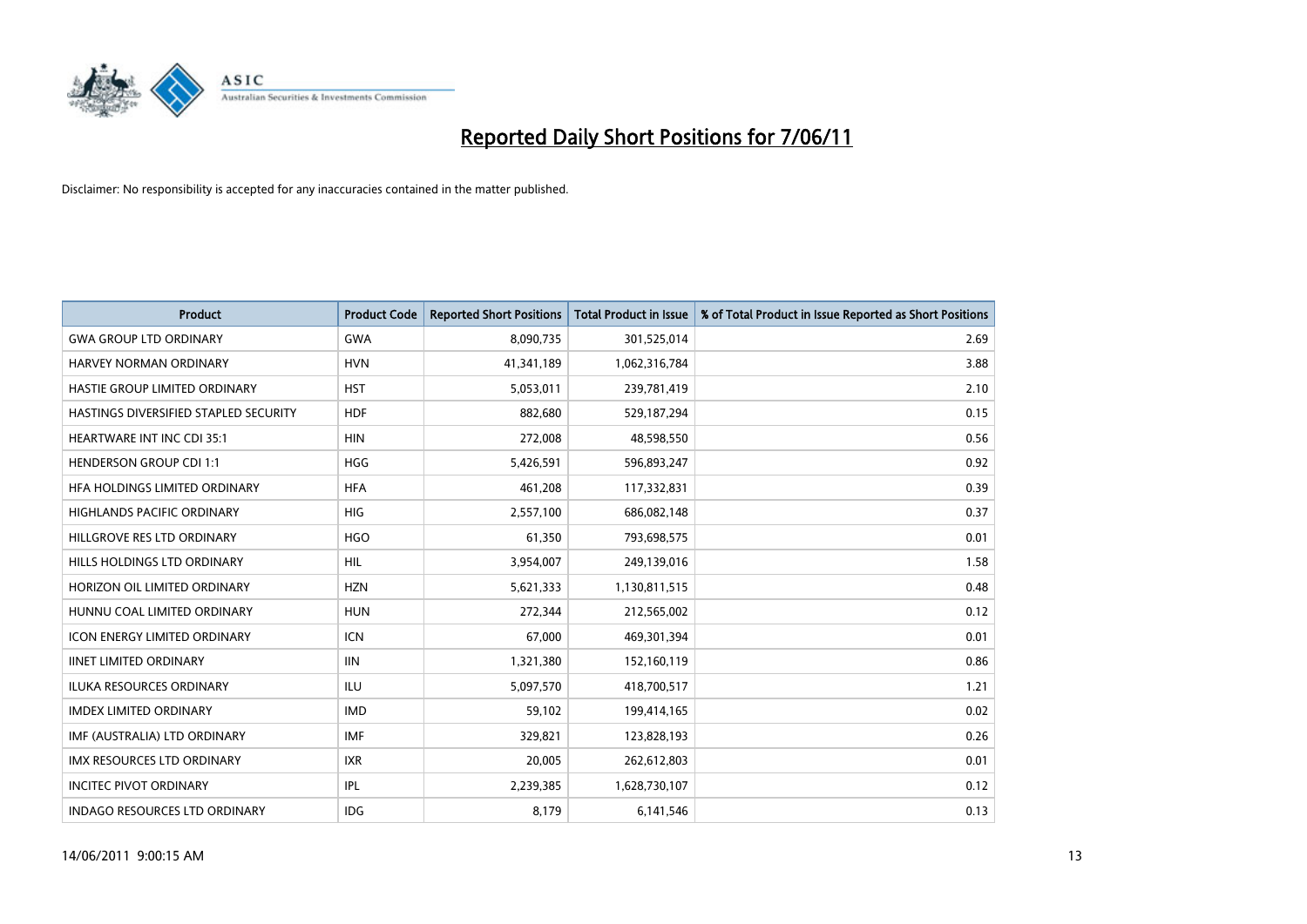

| <b>Product</b>                                | <b>Product Code</b> | <b>Reported Short Positions</b> | <b>Total Product in Issue</b> | % of Total Product in Issue Reported as Short Positions |
|-----------------------------------------------|---------------------|---------------------------------|-------------------------------|---------------------------------------------------------|
| <b>INDEPENDENCE GROUP ORDINARY</b>            | <b>IGO</b>          | 768,015                         | 199,499,323                   | 0.38                                                    |
| INDOPHIL RESOURCES ORDINARY                   | <b>IRN</b>          | 1,000,611                       | 471,445,763                   | 0.21                                                    |
| <b>INDUSTREA LIMITED ORDINARY</b>             | IDL                 | 1,640,509                       | 364,524,797                   | 0.44                                                    |
| INFIGEN ENERGY STAPLED SECURITIES             | <b>IFN</b>          | 5,426,801                       | 762,265,972                   | 0.71                                                    |
| <b>INFRATIL LIMITED ORDINARY</b>              | <b>IFZ</b>          | 118,128                         | 601,616,935                   | 0.02                                                    |
| ING RE COM GROUP STAPLED SECURITIES           | <b>ILF</b>          | 9,075                           | 441,029,194                   | 0.00                                                    |
| <b>INSURANCE AUSTRALIA ORDINARY</b>           | <b>IAG</b>          | 11,225,048                      | 2,079,034,021                 | 0.53                                                    |
| INT GOLDFIELDS LTD ORDINARY                   | <b>IGS</b>          | 12,197,682                      | 571,520,386                   | 2.13                                                    |
| INTEGRA MINING LTD, ORDINARY                  | <b>IGR</b>          | 5,577,346                       | 841,525,727                   | 0.66                                                    |
| <b>INTREPID MINES ORDINARY</b>                | <b>IAU</b>          | 3,148,158                       | 520,626,235                   | 0.61                                                    |
| <b>INVESTA OFFICE FUND STAPLED SECURITIES</b> | <b>IOF</b>          | 12,441,643                      | 2,729,071,212                 | 0.47                                                    |
| <b>INVOCARE LIMITED ORDINARY</b>              | <b>IVC</b>          | 1,159,633                       | 102,421,288                   | 1.11                                                    |
| ION LIMITED ORDINARY                          | <b>ION</b>          | 164,453                         | 256,365,105                   | 0.06                                                    |
| <b>IOOF HOLDINGS LTD ORDINARY</b>             | <b>IFL</b>          | 890,898                         | 229,794,395                   | 0.38                                                    |
| <b>IRESS MARKET TECH. ORDINARY</b>            | <b>IRE</b>          | 2,587,656                       | 126,018,142                   | 2.05                                                    |
| <b>IRON ORE HOLDINGS ORDINARY</b>             | <b>IOH</b>          | 51,525                          | 166,087,005                   | 0.03                                                    |
| ISHARES MSCI AUS 200 ISHARES MSCI AUS 200     | IOZ                 | 1,780                           | 1,950,015                     | 0.09                                                    |
| ISHARES S&P 500 CDI 1:1                       | <b>IVV</b>          | 7,527                           | 116,350,000                   | 0.01                                                    |
| ISHARES S&P HIGH DIV ISHARES S&P HIGH DIV     | <b>IHD</b>          | 5,208                           | 2,200,055                     | 0.24                                                    |
| <b>ISHARES SMALL ORDS ISHARES SMALL ORDS</b>  | <b>ISO</b>          | 152,036                         | 3,900,000                     | 3.90                                                    |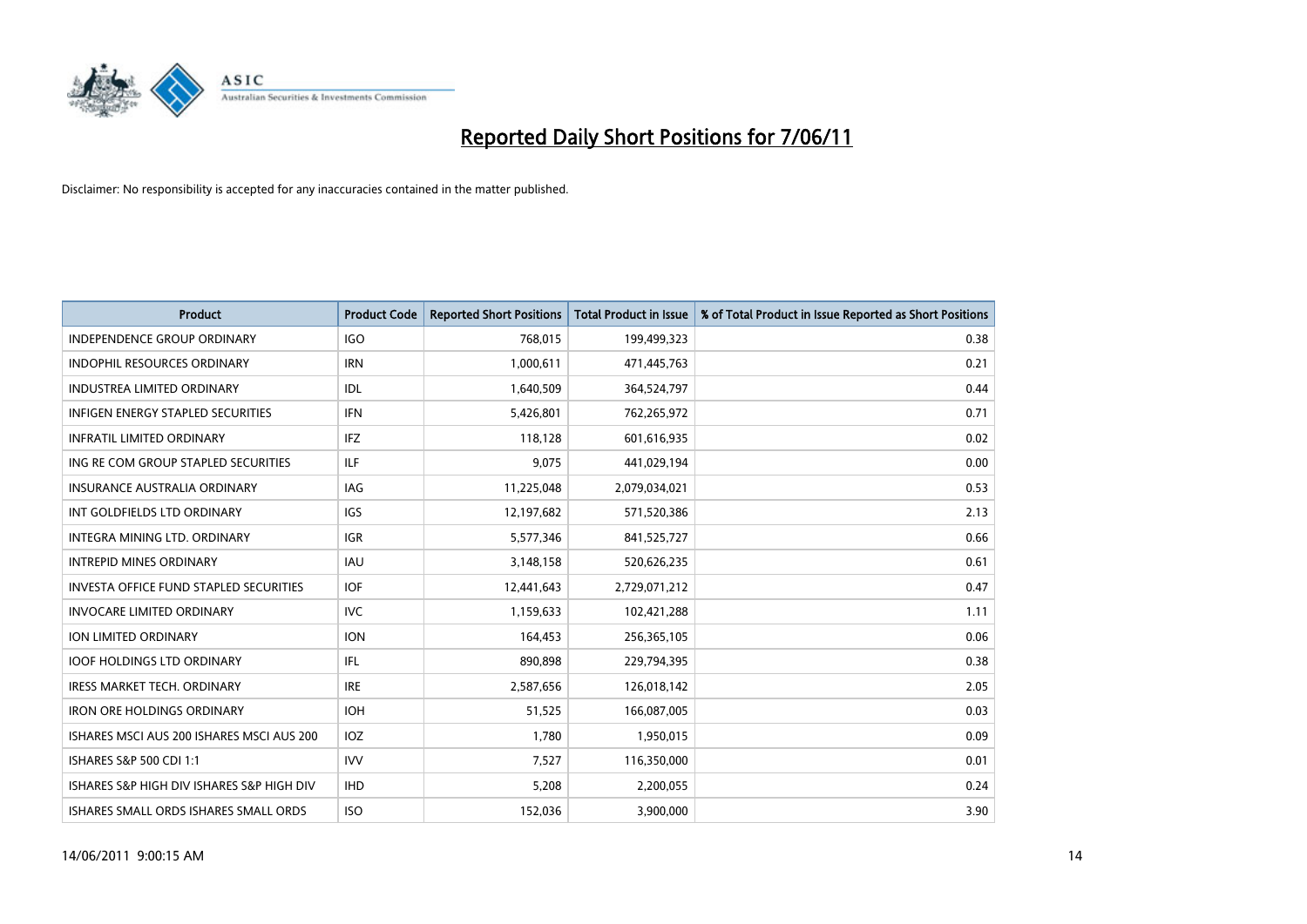

| <b>Product</b>                                  | <b>Product Code</b> | <b>Reported Short Positions</b> | <b>Total Product in Issue</b> | % of Total Product in Issue Reported as Short Positions |
|-------------------------------------------------|---------------------|---------------------------------|-------------------------------|---------------------------------------------------------|
| <b>ISOFT GROUP LIMITED ORDINARY</b>             | <b>ISF</b>          | 5,015,906                       | 1,070,915,673                 | 0.47                                                    |
| IVANHOE AUSTRALIA ORDINARY                      | <b>IVA</b>          | 622,896                         | 418,709,553                   | 0.14                                                    |
| <b>JABIRU METALS LTD ORDINARY</b>               | <b>IML</b>          | 20,477                          | 558,654,366                   | 0.00                                                    |
| <b>IAMES HARDIE INDUST CHESS DEPOSITARY INT</b> | <b>IHX</b>          | 19,068,091                      | 437,311,611                   | 4.34                                                    |
| <b>IAMESON RESOURCES ORDINARY</b>               | JAL                 | 1,600,000                       | 95,828,865                    | 1.67                                                    |
| <b>IB HI-FI LIMITED ORDINARY</b>                | <b>IBH</b>          | 13,914,739                      | 98,530,763                    | 14.11                                                   |
| JUPITER MINES ORDINARY                          | <b>IMS</b>          | 237,838                         | 1,560,335,037                 | 0.01                                                    |
| KAGARA LTD ORDINARY                             | KZL                 | 11,350,719                      | 708,583,836                   | 1.58                                                    |
| KANGAROO RES LTD ORDINARY                       | <b>KRL</b>          | 620,000                         | 1,129,430,012                 | 0.05                                                    |
| KAROON GAS AUSTRALIA ORDINARY                   | <b>KAR</b>          | 1,198,456                       | 221,420,769                   | 0.54                                                    |
| KASBAH RESOURCES ORDINARY                       | <b>KAS</b>          | 108,602                         | 364,262,596                   | 0.03                                                    |
| KATHMANDU HOLD LTD ORDINARY                     | <b>KMD</b>          | 932,211                         | 200,000,000                   | 0.45                                                    |
| <b>KEYBRIDGE CAPITAL ORDINARY</b>               | <b>KBC</b>          | 5,999                           | 172,070,564                   | 0.00                                                    |
| KIMBERLEY METALS LTD ORDINARY                   | <b>KBL</b>          | 1,820                           | 161,976,319                   | 0.00                                                    |
| KINGSGATE CONSOLID, ORDINARY                    | <b>KCN</b>          | 2,620,730                       | 135,274,830                   | 1.91                                                    |
| KINGSROSE MINING LTD ORDINARY                   | <b>KRM</b>          | 896,982                         | 263,306,342                   | 0.32                                                    |
| LEIGHTON HOLDINGS ORDINARY                      | LEI                 | 6,474,259                       | 336,515,596                   | 1.91                                                    |
| LEND LEASE GROUP UNIT/ORD STAPLED               | LLC                 | 3,605,125                       | 570,915,669                   | 0.61                                                    |
| LINC ENERGY LTD ORDINARY                        | <b>LNC</b>          | 6,221,306                       | 503,418,900                   | 1.22                                                    |
| LIQUEFIED NATURAL ORDINARY                      | <b>LNG</b>          | 325,551                         | 214,449,015                   | 0.15                                                    |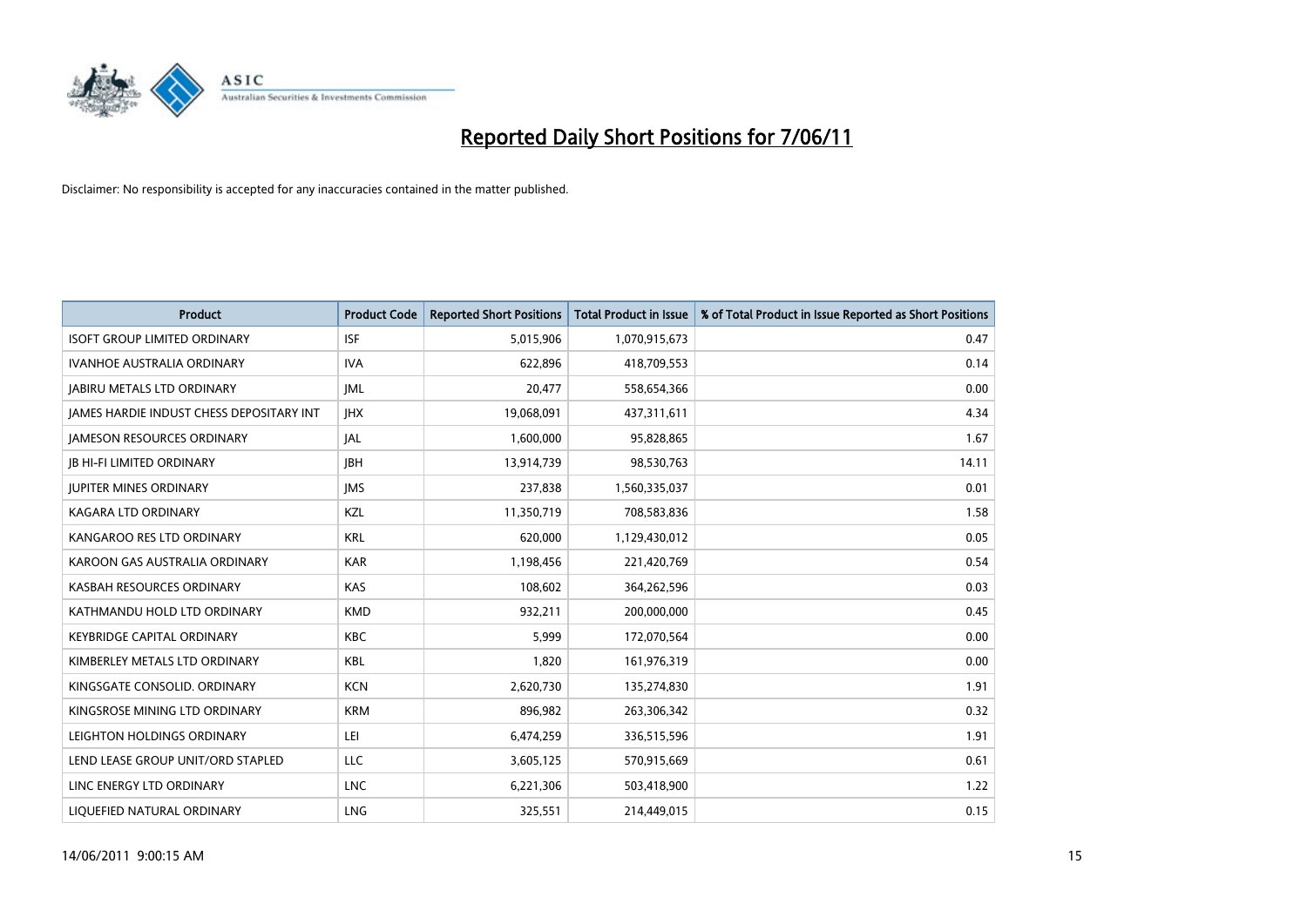

| <b>Product</b>                        | <b>Product Code</b> | <b>Reported Short Positions</b> | <b>Total Product in Issue</b> | % of Total Product in Issue Reported as Short Positions |
|---------------------------------------|---------------------|---------------------------------|-------------------------------|---------------------------------------------------------|
| LYNAS CORPORATION ORDINARY            | <b>LYC</b>          | 53,144,152                      | 1,713,546,913                 | 3.13                                                    |
| M2 TELECOMMUNICATION ORDINARY         | <b>MTU</b>          | 518,566                         | 123,616,285                   | 0.42                                                    |
| <b>MACA LIMITED ORDINARY</b>          | <b>MLD</b>          | 45,298                          | 150,000,000                   | 0.03                                                    |
| MACARTHUR COAL ORDINARY               | <b>MCC</b>          | 5,273,297                       | 302,092,343                   | 1.75                                                    |
| <b>MACMAHON HOLDINGS ORDINARY</b>     | <b>MAH</b>          | 11,578,615                      | 733,711,705                   | 1.55                                                    |
| MACQ ATLAS ROADS GRP ORDINARY STAPLED | <b>MQA</b>          | 5,753,530                       | 452,345,907                   | 1.26                                                    |
| MACQUARIE GROUP LTD ORDINARY          | MQG                 | 5,470,437                       | 346,850,769                   | 1.55                                                    |
| MAGMA METALS LTD. ORDINARY            | <b>MMW</b>          | 60,000                          | 267,040,923                   | 0.02                                                    |
| MANTRA RESOURCES ORDINARY             | <b>MRU</b>          | 16,447                          | 137,576,308                   | 0.01                                                    |
| MAP GROUP STAPLED US PROHIBIT.        | <b>MAP</b>          | 8,321,682                       | 1,861,210,782                 | 0.43                                                    |
| MARENGO MINING ORDINARY               | <b>MGO</b>          | 203,196                         | 995,068,613                   | 0.02                                                    |
| MATRIX C & E LTD ORDINARY             | <b>MCE</b>          | 20,808                          | 77,081,507                    | 0.02                                                    |
| MCMILLAN SHAKESPEARE ORDINARY         | <b>MMS</b>          | 52,654                          | 68,081,810                    | 0.07                                                    |
| <b>MCPHERSON'S LTD ORDINARY</b>       | <b>MCP</b>          | 219,069                         | 72,401,758                    | 0.30                                                    |
| MEDUSA MINING LTD ORDINARY            | <b>MML</b>          | 2,611,774                       | 188,233,911                   | 1.39                                                    |
| MELBOURNE IT LIMITED ORDINARY         | <b>MLB</b>          | 177,371                         | 80,662,621                    | 0.22                                                    |
| MEO AUSTRALIA LTD ORDINARY            | <b>MEO</b>          | 5,765,172                       | 539,913,260                   | 1.05                                                    |
| MERMAID MARINE ORDINARY               | <b>MRM</b>          | 1,645,719                       | 215,376,756                   | 0.75                                                    |
| MESOBLAST LIMITED ORDINARY            | <b>MSB</b>          | 1,701,190                       | 279,733,562                   | 0.62                                                    |
| METALS X LIMITED ORDINARY             | <b>MLX</b>          | 326,940                         | 1,365,661,782                 | 0.03                                                    |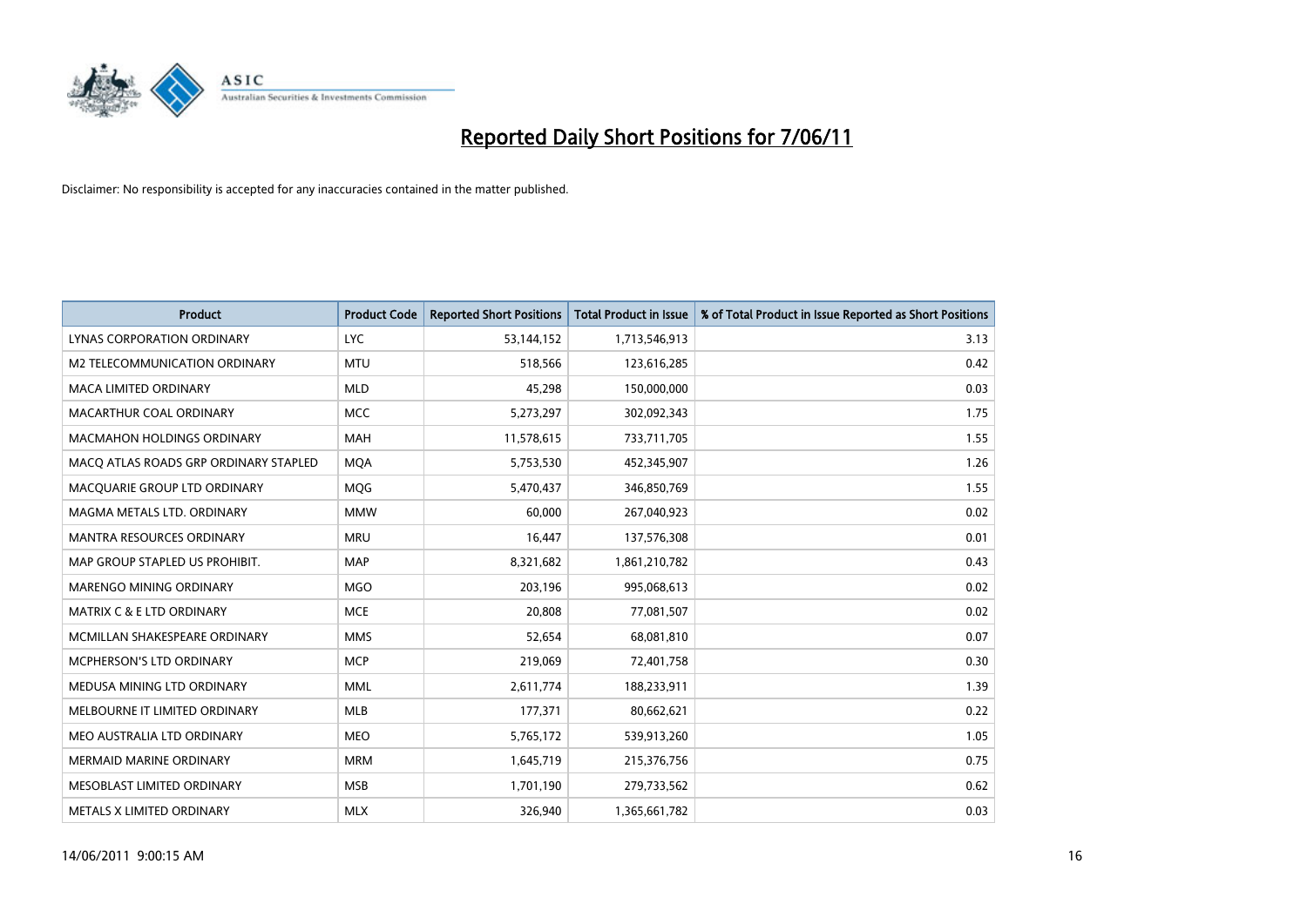

| <b>Product</b>                  | <b>Product Code</b> | <b>Reported Short Positions</b> | <b>Total Product in Issue</b> | % of Total Product in Issue Reported as Short Positions |
|---------------------------------|---------------------|---------------------------------|-------------------------------|---------------------------------------------------------|
| METCASH LIMITED ORDINARY        | <b>MTS</b>          | 24,096,080                      | 768,853,644                   | 3.14                                                    |
| METGASCO LIMITED ORDINARY       | <b>MEL</b>          | 240,034                         | 252,710,972                   | 0.09                                                    |
| METMINCO LIMITED ORDINARY       | <b>MNC</b>          | 1,423,269                       | 1,402,616,146                 | 0.10                                                    |
| MHM METALS LIMITED ORDINARY     | <b>MHM</b>          | 62,131                          | 101,490,410                   | 0.06                                                    |
| MICLYN EXP OFFSHR ORDINARY      | <b>MIO</b>          | 798,238                         | 274,618,684                   | 0.28                                                    |
| MINARA RESOURCES ORDINARY       | <b>MRE</b>          | 8,641,997                       | 1,169,424,487                 | 0.73                                                    |
| MINCOR RESOURCES NL ORDINARY    | <b>MCR</b>          | 3,685,147                       | 200,608,804                   | 1.82                                                    |
| MINEMAKERS LIMITED ORDINARY     | <b>MAK</b>          | 58,927                          | 227,003,950                   | 0.03                                                    |
| MINERAL DEPOSITS ORDINARY       | <b>MDL</b>          | 270,660                         | 60,768,582                    | 0.44                                                    |
| MINERAL RESOURCES, ORDINARY     | <b>MIN</b>          | 1,020,217                       | 169,143,017                   | 0.59                                                    |
| MIRABELA NICKEL LTD ORDINARY    | <b>MBN</b>          | 12,600,721                      | 491,561,237                   | 2.58                                                    |
| MIRVAC GROUP STAPLED SECURITIES | <b>MGR</b>          | 30,047,669                      | 3,416,924,188                 | 0.86                                                    |
| MOLOPO ENERGY LTD ORDINARY      | <b>MPO</b>          | 2,101,619                       | 250,852,322                   | 0.83                                                    |
| MOLY MINES LIMITED ORDINARY     | <b>MOL</b>          | 48,000                          | 384,893,989                   | 0.01                                                    |
| MONADELPHOUS GROUP ORDINARY     | <b>MND</b>          | 787,605                         | 87,576,827                    | 0.91                                                    |
| MORTGAGE CHOICE LTD ORDINARY    | <b>MOC</b>          | 3,557                           | 119,948,255                   | 0.00                                                    |
| MOUNT GIBSON IRON ORDINARY      | <b>MGX</b>          | 6,245,076                       | 1,082,570,693                 | 0.56                                                    |
| MSF SUGAR LIMITED ORDINARY      | <b>MSF</b>          | 19,208                          | 69,165,378                    | 0.03                                                    |
| MULTIPLEX SITES SITES           | <b>MXUPA</b>        | 186                             | 4,500,000                     | 0.00                                                    |
| MURCHISON METALS LTD ORDINARY   | <b>MMX</b>          | 13,521,260                      | 435,884,268                   | 3.09                                                    |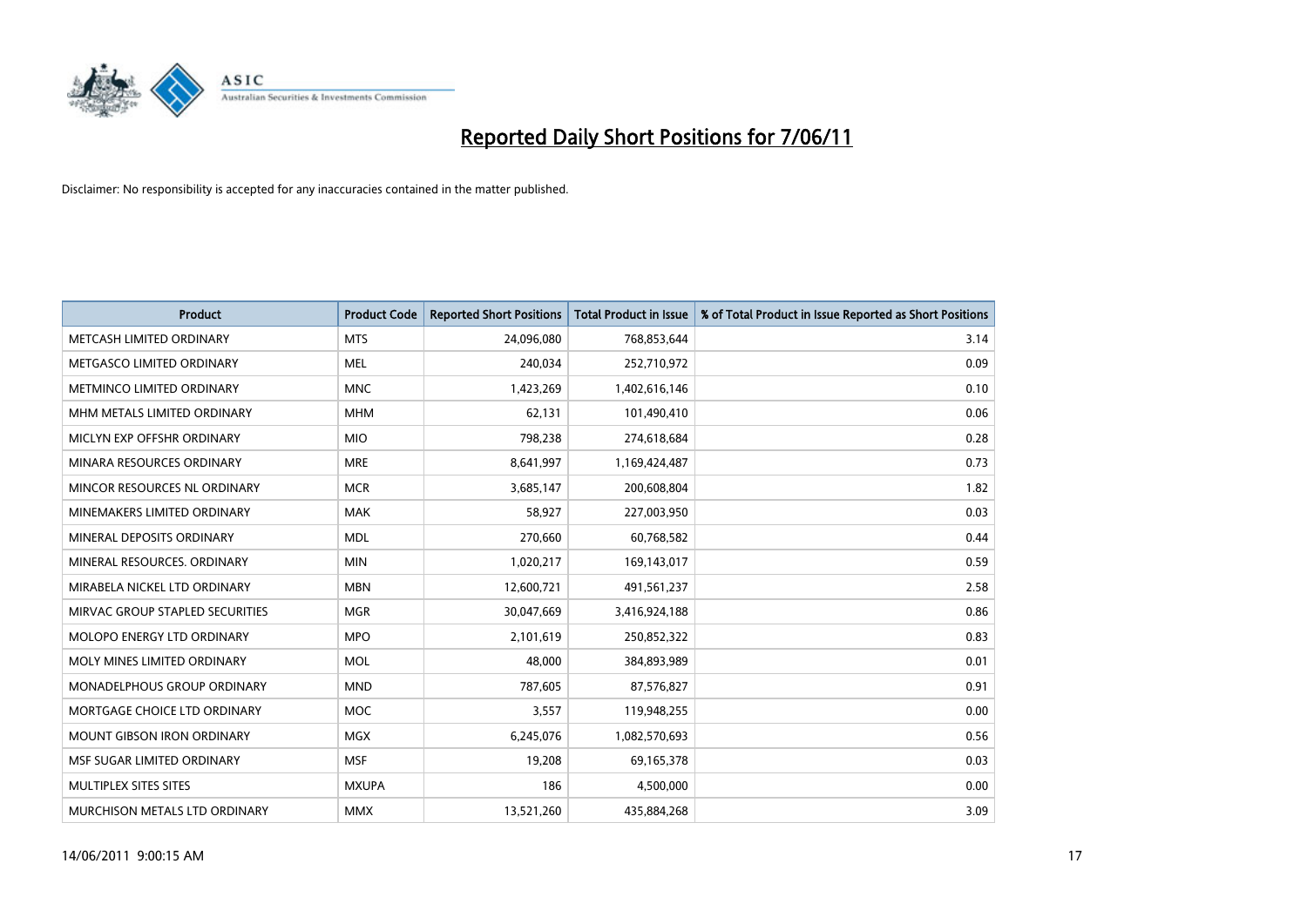

| <b>Product</b>                    | <b>Product Code</b> | <b>Reported Short Positions</b> | <b>Total Product in Issue</b> | % of Total Product in Issue Reported as Short Positions |
|-----------------------------------|---------------------|---------------------------------|-------------------------------|---------------------------------------------------------|
| <b>MYER HOLDINGS LTD ORDINARY</b> | <b>MYR</b>          | 15,501,088                      | 582,947,884                   | 2.66                                                    |
| <b>MYSTATE LIMITED ORDINARY</b>   | <b>MYS</b>          | 1,400                           | 67,439,158                    | 0.00                                                    |
| NATIONAL AUST. BANK ORDINARY      | <b>NAB</b>          | 15,291,114                      | 2,169,785,807                 | 0.67                                                    |
| NATURAL FUEL LIMITED ORDINARY     | <b>NFL</b>          |                                 | 721,912                       | 0.00                                                    |
| NAVITAS LIMITED ORDINARY          | <b>NVT</b>          | 3,956,573                       | 369,358,564                   | 1.07                                                    |
| NEPTUNE MARINE ORDINARY           | <b>NMS</b>          | 823,355                         | 1,747,612,299                 | 0.04                                                    |
| NEW HOPE CORPORATION ORDINARY     | <b>NHC</b>          | 808.724                         | 830,230,549                   | 0.09                                                    |
| NEW ZEALAND OIL& GAS ORDINARY     | <b>NZO</b>          | 92,061                          | 392,113,944                   | 0.02                                                    |
| NEWCREST MINING ORDINARY          | <b>NCM</b>          | 3,290,812                       | 765,407,334                   | 0.40                                                    |
| NEWS CORP A NON-VOTING CDI        | <b>NWSLV</b>        | 1,517,733                       | 1,829,772,574                 | 0.08                                                    |
| NEWS CORP B VOTING CDI            | <b>NWS</b>          | 2,510,388                       | 798,520,953                   | 0.30                                                    |
| NEXBIS LIMITED ORDINARY           | <b>NBS</b>          | 142,233                         | 798,356,704                   | 0.02                                                    |
| NEXUS ENERGY LIMITED ORDINARY     | <b>NXS</b>          | 17,794,589                      | 1,326,337,066                 | 1.33                                                    |
| NIB HOLDINGS LIMITED ORDINARY     | <b>NHF</b>          | 7,471                           | 466,765,752                   | 0.00                                                    |
| NICK SCALI LIMITED ORDINARY       | <b>NCK</b>          | 35,846                          | 81,000,000                    | 0.04                                                    |
| NIDO PETROLEUM ORDINARY           | <b>NDO</b>          | 1,111,895                       | 1,389,163,151                 | 0.07                                                    |
| NKWE PLATINUM 10C US COMMON       | <b>NKP</b>          | 200,127                         | 559,651,184                   | 0.04                                                    |
| NOBLE MINERAL RES ORDINARY        | <b>NMG</b>          | 2,256,210                       | 390,804,915                   | 0.57                                                    |
| NORTHERN CREST ORDINARY           | <b>NOC</b>          | 24,345                          | 133,484,723                   | 0.02                                                    |
| NORTHERN IRON LTD ORDINARY        | <b>NFE</b>          | 1,160,941                       | 336,084,863                   | 0.34                                                    |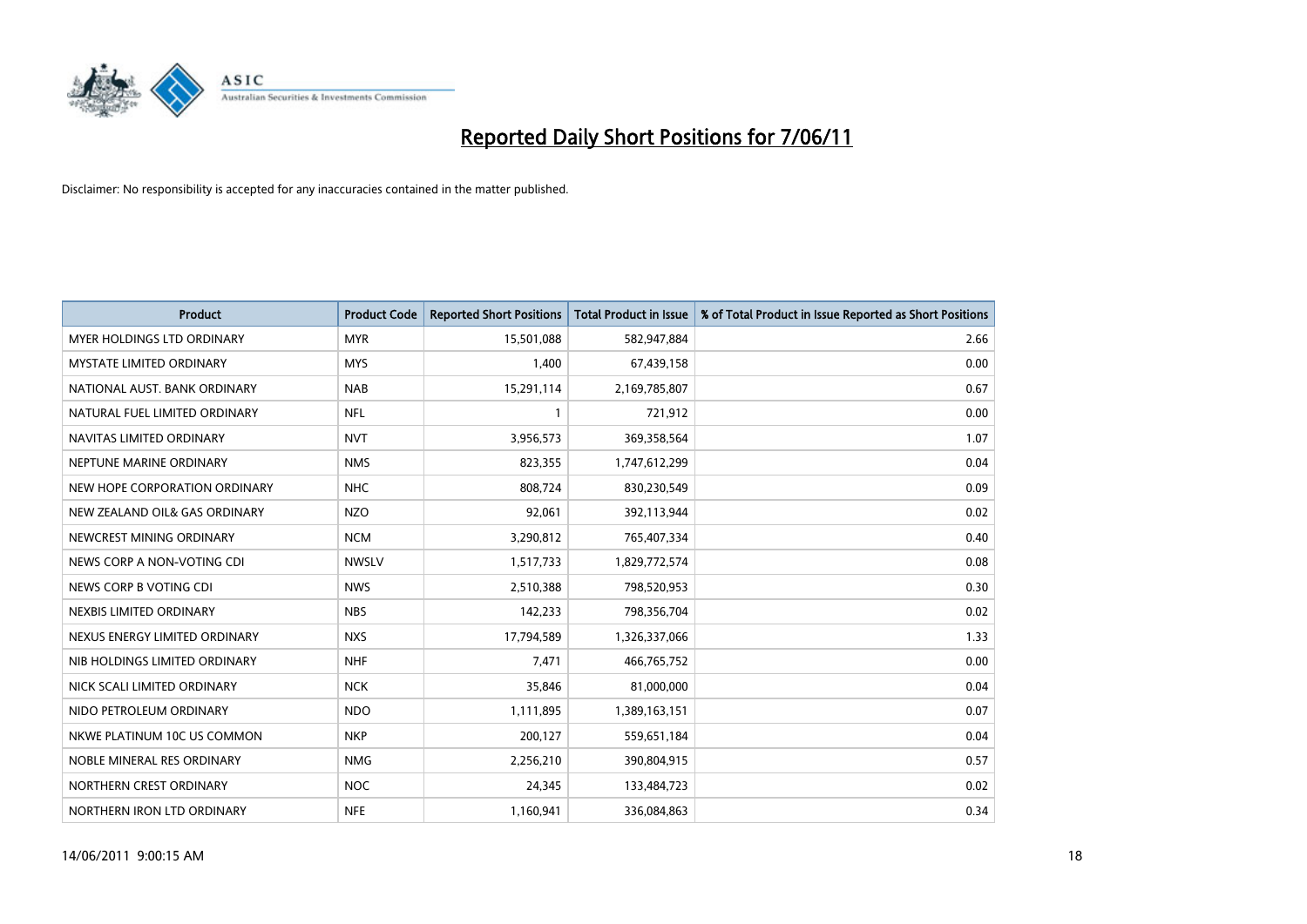

| <b>Product</b>                        | <b>Product Code</b> | <b>Reported Short Positions</b> | <b>Total Product in Issue</b> | % of Total Product in Issue Reported as Short Positions |
|---------------------------------------|---------------------|---------------------------------|-------------------------------|---------------------------------------------------------|
| NRW HOLDINGS LIMITED ORDINARY         | <b>NWH</b>          | 580,639                         | 276,770,445                   | 0.22                                                    |
| NUCOAL RESOURCES NL ORDINARY          | <b>NCR</b>          | 218,401                         | 437,193,340                   | 0.05                                                    |
| NUFARM LIMITED ORDINARY               | <b>NUF</b>          | 6,084,970                       | 261,833,005                   | 2.31                                                    |
| NUPLEX INDUSTRIES ORDINARY            | <b>NPX</b>          | 46,950                          | 196,748,316                   | 0.02                                                    |
| OAKTON LIMITED ORDINARY               | <b>OKN</b>          | 699,924                         | 93,800,235                    | 0.75                                                    |
| OCEANAGOLD CORP. CHESS DEPOSITARY INT | <b>OGC</b>          | 1,448,191                       | 262,550,386                   | 0.55                                                    |
| OCEANIA CAPITAL LTD ORDINARY          | <b>OCP</b>          | 2,500                           | 91,921,295                    | 0.00                                                    |
| OIL SEARCH LTD ORDINARY               | OSH                 | 9,570,927                       | 1,320,648,378                 | 0.69                                                    |
| <b>OILEX LTD ORDINARY</b>             | <b>OEX</b>          | 4,062                           | 253,274,885                   | 0.00                                                    |
| OM HOLDINGS LIMITED ORDINARY          | OMH                 | 8,897,716                       | 504,105,150                   | 1.78                                                    |
| ONESTEEL LIMITED ORDINARY             | OST                 | 26,372,318                      | 1,338,106,652                 | 1.97                                                    |
| ORICA LIMITED ORDINARY                | ORI                 | 2,874,626                       | 363,223,767                   | 0.79                                                    |
| ORIGIN ENERGY ORDINARY                | <b>ORG</b>          | 3,028,471                       | 1,064,433,259                 | 0.26                                                    |
| OROCOBRE LIMITED ORDINARY             | <b>ORE</b>          | 157,630                         | 102,813,894                   | 0.16                                                    |
| OROTONGROUP LIMITED ORDINARY          | <b>ORL</b>          | 10,301                          | 40,880,902                    | 0.02                                                    |
| OTTO ENERGY LIMITED ORDINARY          | <b>OEL</b>          | 109,204                         | 1,134,540,071                 | 0.01                                                    |
| OZ MINERALS DEFERRED SETTLEMENT       | <b>OZLDA</b>        | 2,036,316                       | 323,854,651                   | 0.63                                                    |
| PACIFIC BRANDS ORDINARY               | <b>PBG</b>          | 10,306,524                      | 931,386,248                   | 1.12                                                    |
| PALADIN ENERGY LTD ORDINARY           | <b>PDN</b>          | 16,609,754                      | 777,698,217                   | 2.12                                                    |
| PANAUST LIMITED ORDINARY              | <b>PNA</b>          | 11,297,980                      | 593,505,683                   | 1.92                                                    |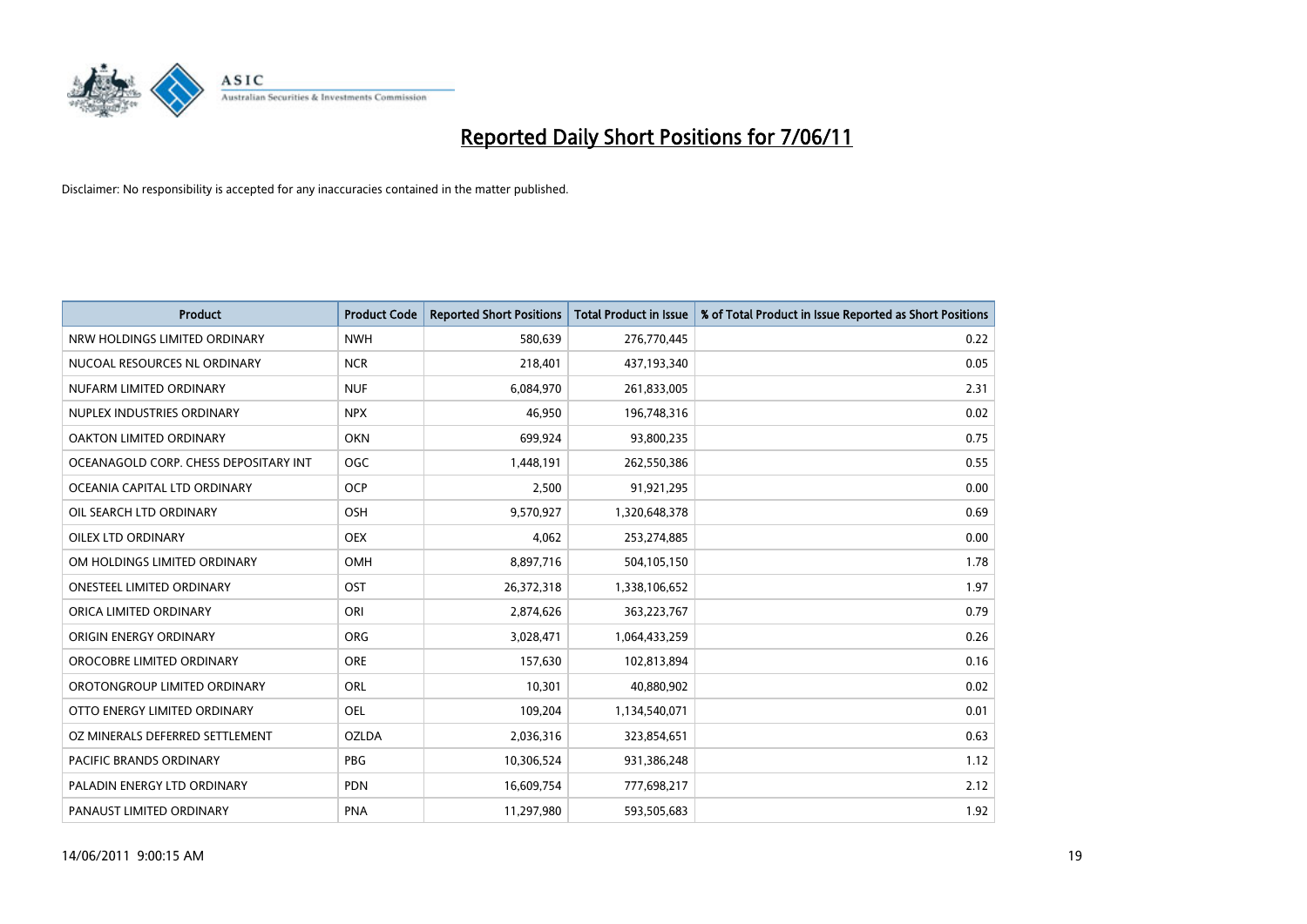

| <b>Product</b>                | <b>Product Code</b> | <b>Reported Short Positions</b> | <b>Total Product in Issue</b> | % of Total Product in Issue Reported as Short Positions |
|-------------------------------|---------------------|---------------------------------|-------------------------------|---------------------------------------------------------|
| PANORAMIC RESOURCES ORDINARY  | PAN                 | 1,558,798                       | 207,050,710                   | 0.76                                                    |
| PAPERLINX LIMITED ORDINARY    | <b>PPX</b>          | 14,957,085                      | 603,580,761                   | 2.49                                                    |
| PAPILLON RES LTD ORDINARY     | PIR                 | 109,000                         | 201,312,855                   | 0.05                                                    |
| PATTIES FOODS LTD ORDINARY    | PFL                 |                                 | 138,989,223                   | 0.00                                                    |
| PEET LIMITED ORDINARY         | <b>PPC</b>          | 86,805                          | 303,854,244                   | 0.03                                                    |
| PENINSULA ENERGY LTD ORDINARY | <b>PEN</b>          | 306,000                         | 2,089,420,252                 | 0.01                                                    |
| PERILYA LIMITED ORDINARY      | PEM                 | 593,953                         | 526,075,563                   | 0.12                                                    |
| PERPETUAL LIMITED ORDINARY    | <b>PPT</b>          | 2,694,268                       | 44,669,352                    | 6.02                                                    |
| PERSEUS MINING LTD ORDINARY   | PRU                 | 4,685,755                       | 425,017,088                   | 1.08                                                    |
| PETSEC ENERGY ORDINARY        | <b>PSA</b>          | 223,332                         | 231,283,622                   | 0.10                                                    |
| PHARMAXIS LTD ORDINARY        | <b>PXS</b>          | 1,682,014                       | 228,290,309                   | 0.72                                                    |
| PHOTON GROUP LTD ORDINARY     | PGA                 | 250,510                         | 1,540,886,866                 | 0.02                                                    |
| PLATINUM ASSET ORDINARY       | <b>PTM</b>          | 8,849,555                       | 561,347,878                   | 1.58                                                    |
| PLATINUM AUSTRALIA ORDINARY   | PLA                 | 5,644,109                       | 392,430,039                   | 1.45                                                    |
| PLATINUM CAPITAL LTD ORDINARY | <b>PMC</b>          |                                 | 164,959,410                   | 0.00                                                    |
| PLUTON RESOURCES ORDINARY     | PLV                 | 25,200                          | 187,026,448                   | 0.01                                                    |
| PMP LIMITED ORDINARY          | <b>PMP</b>          | 59,272                          | 330,794,300                   | 0.01                                                    |
| PORT BOUVARD LIMITED ORDINARY | PBD                 | 6,754                           | 593,868,295                   | 0.00                                                    |
| PRANA BIOTECHNOLOGY ORDINARY  | PBT                 | 776,750                         | 269,292,203                   | 0.29                                                    |
| PREMIER INVESTMENTS ORDINARY  | <b>PMV</b>          | 670,159                         | 155,062,831                   | 0.43                                                    |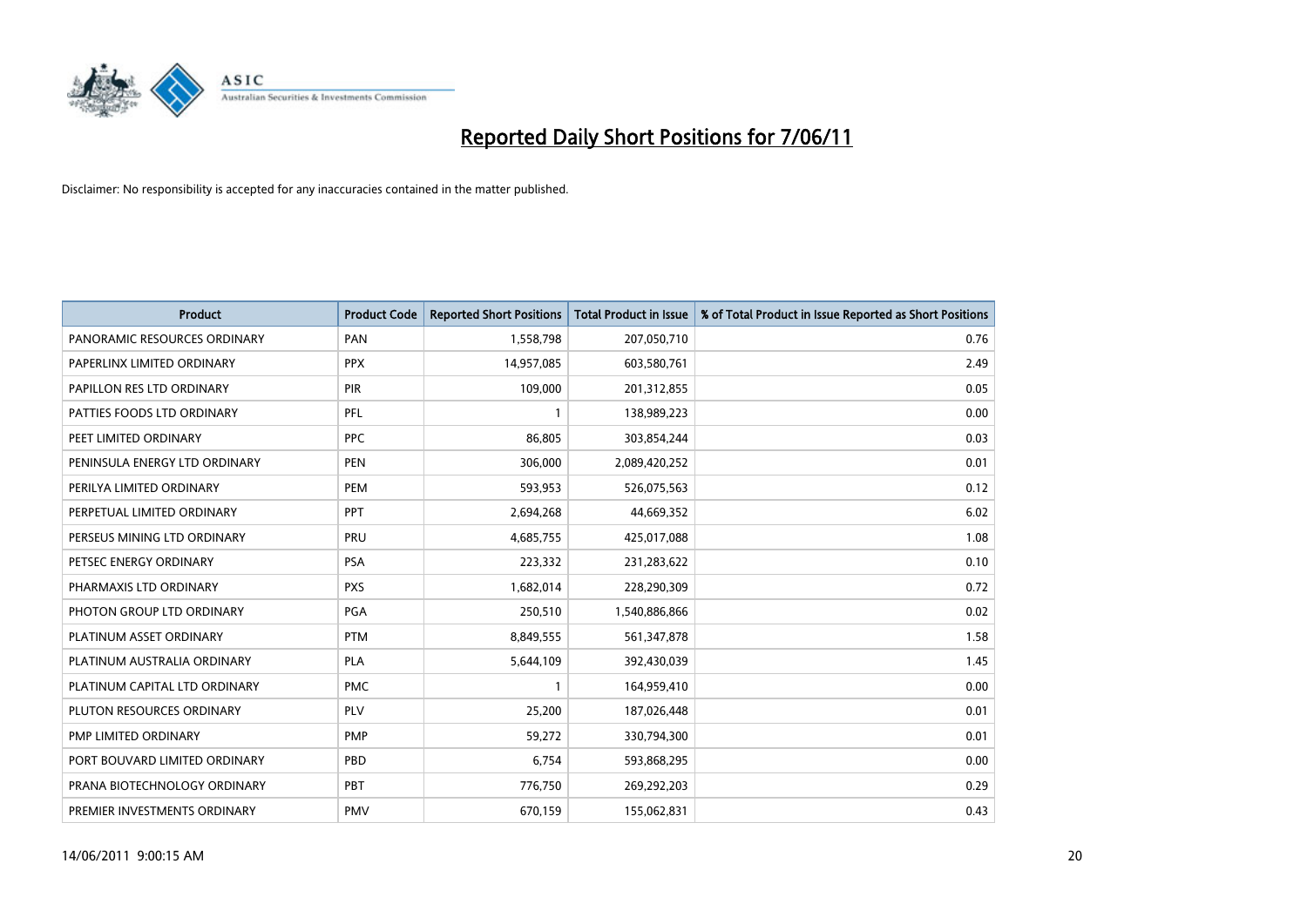

| <b>Product</b>                       | <b>Product Code</b> | <b>Reported Short Positions</b> | Total Product in Issue | % of Total Product in Issue Reported as Short Positions |
|--------------------------------------|---------------------|---------------------------------|------------------------|---------------------------------------------------------|
| PRIMARY HEALTH CARE ORDINARY         | PRY                 | 9,863,546                       | 497,409,803            | 1.98                                                    |
| PRIME MEDIA GRP LTD ORDINARY         | PRT                 | 17,125                          | 366,330,303            | 0.00                                                    |
| PROGEN PHARMACEUTIC ORDINARY         | PGL                 | 151,596                         | 24,709,097             | 0.61                                                    |
| PROGRAMMED ORDINARY                  | <b>PRG</b>          | 389,075                         | 118,169,908            | 0.31                                                    |
| PSIVIDA CORP CDI 1:1                 | <b>PVA</b>          | 6,878                           | 8,891,730              | 0.08                                                    |
| <b>QANTAS AIRWAYS ORDINARY</b>       | QAN                 | 35,189,367                      | 2,265,123,620          | 1.53                                                    |
| OBE INSURANCE GROUP ORDINARY         | OBE                 | 19,594,885                      | 1,092,654,587          | 1.76                                                    |
| OR NATIONAL LIMITED ORDINARY         | <b>ORN</b>          | 18,815,003                      | 2,440,000,000          | 0.78                                                    |
| ORXPHARMA LTD ORDINARY               | <b>ORX</b>          | 19,038                          | 125,824,127            | 0.02                                                    |
| <b>QUBE LOGISTICS ORDINARY UNITS</b> | <b>QUB</b>          | 18,440,811                      | 610,839,329            | 3.02                                                    |
| RAMELIUS RESOURCES ORDINARY          | <b>RMS</b>          | 315,935                         | 291,767,215            | 0.10                                                    |
| RAMSAY HEALTH CARE ORDINARY          | <b>RHC</b>          | 1,702,594                       | 202,081,252            | 0.83                                                    |
| <b>RCR TOMLINSON ORDINARY</b>        | <b>RCR</b>          | 84,072                          | 131,980,172            | 0.06                                                    |
| <b>REA GROUP ORDINARY</b>            | <b>REA</b>          | 114,591                         | 130,401,680            | 0.07                                                    |
| <b>RECKON LIMITED ORDINARY</b>       | <b>RKN</b>          | 13,403                          | 133,384,060            | 0.01                                                    |
| RED FORK ENERGY ORDINARY             | <b>RFE</b>          | 17,226                          | 269,769,853            | 0.00                                                    |
| REDBANK ENERGY LTD ORDINARY          | <b>AEI</b>          | 13                              | 786,287                | 0.00                                                    |
| REDFLEX HOLDINGS ORDINARY            | <b>RDF</b>          | 14,199                          | 110,345,599            | 0.01                                                    |
| REED RESOURCES LTD ORDINARY          | <b>RDR</b>          | 431,846                         | 262,237,201            | 0.16                                                    |
| <b>REGIS RESOURCES ORDINARY</b>      | <b>RRL</b>          | 2,107,760                       | 431,233,086            | 0.48                                                    |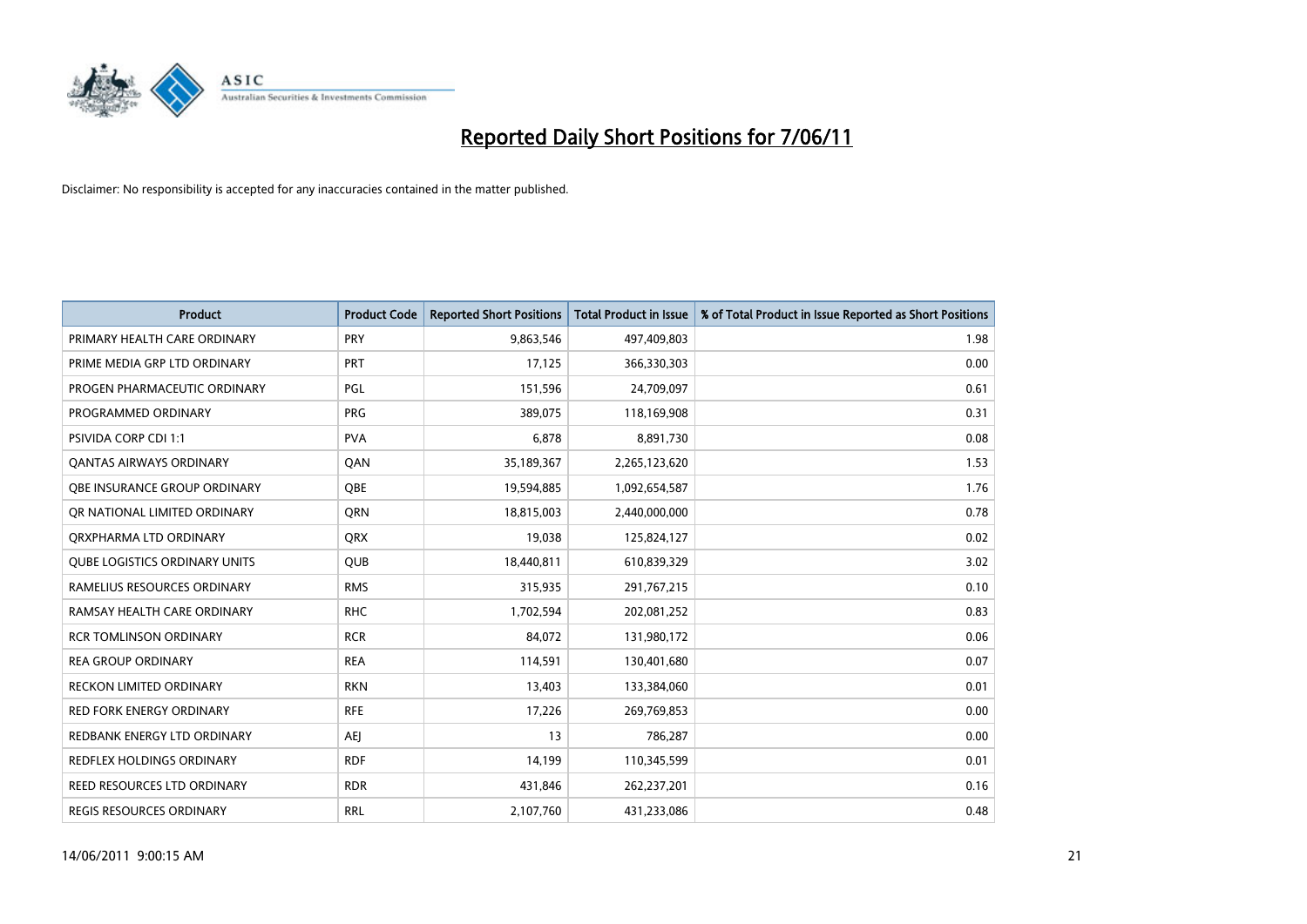

| <b>Product</b>                      | <b>Product Code</b> | <b>Reported Short Positions</b> | <b>Total Product in Issue</b> | % of Total Product in Issue Reported as Short Positions |
|-------------------------------------|---------------------|---------------------------------|-------------------------------|---------------------------------------------------------|
| RESMED INC CDI 10:1                 | <b>RMD</b>          | 13,447,808                      | 1,545,678,330                 | 0.84                                                    |
| RESOLUTE MINING ORDINARY            | <b>RSG</b>          | 6,464,681                       | 467,618,520                   | 1.39                                                    |
| <b>RESOURCE GENERATION ORDINARY</b> | <b>RES</b>          | 228,635                         | 250,700,530                   | 0.09                                                    |
| REVERSE CORP LIMITED ORDINARY       | <b>REF</b>          | 25,141                          | 92,382,175                    | 0.03                                                    |
| REX MINERALS LIMITED ORDINARY       | <b>RXM</b>          | 591,184                         | 152,438,879                   | 0.38                                                    |
| <b>RHG LIMITED ORDINARY</b>         | <b>RHG</b>          | 406,333                         | 318,745,978                   | 0.12                                                    |
| <b>RIALTO ENERGY ORDINARY</b>       | <b>RIA</b>          | 132,514                         | 360,006,264                   | 0.04                                                    |
| <b>RIDLEY CORPORATION ORDINARY</b>  | <b>RIC</b>          | 687,686                         | 307,817,071                   | 0.23                                                    |
| RIO TINTO LIMITED ORDINARY          | <b>RIO</b>          | 19,396,788                      | 435,758,720                   | 4.46                                                    |
| RIVERCITY MOTORWAY STAPLED          | <b>RCY</b>          | 132,000                         | 957,010,115                   | 0.01                                                    |
| RIVERSDALE MINING ORDINARY          | <b>RIV</b>          | 11,483                          | 244,431,186                   | 0.00                                                    |
| ROBUST RESOURCES ORDINARY           | <b>ROL</b>          | 1,139,651                       | 84,944,097                    | 1.34                                                    |
| ROC OIL COMPANY ORDINARY            | <b>ROC</b>          | 15,974,152                      | 713,254,560                   | 2.24                                                    |
| ROCKLANDS RICH. LTD ORDINARY        | <b>RCI</b>          | 750                             | 360,203,917                   | 0.00                                                    |
| ROYAL WOLF HOLDINGS ORDINARY        | <b>RWH</b>          | 62,474                          | 100,387,052                   | 0.06                                                    |
| RUSSELL HIGH DIV ETF ETF UNITS      | <b>RDV</b>          | 60,791                          | 6,286,483                     | 0.97                                                    |
| SAI GLOBAL LIMITED ORDINARY         | SAI                 | 170,114                         | 199,552,155                   | 0.08                                                    |
| SALMAT LIMITED ORDINARY             | <b>SLM</b>          | 404,901                         | 159,775,299                   | 0.26                                                    |
| SAMSON OIL & GAS LTD ORDINARY       | SSN                 | 2,877,940                       | 1,727,586,909                 | 0.17                                                    |
| SANDFIRE RESOURCES ORDINARY         | <b>SFR</b>          | 2,731,120                       | 148,384,969                   | 1.82                                                    |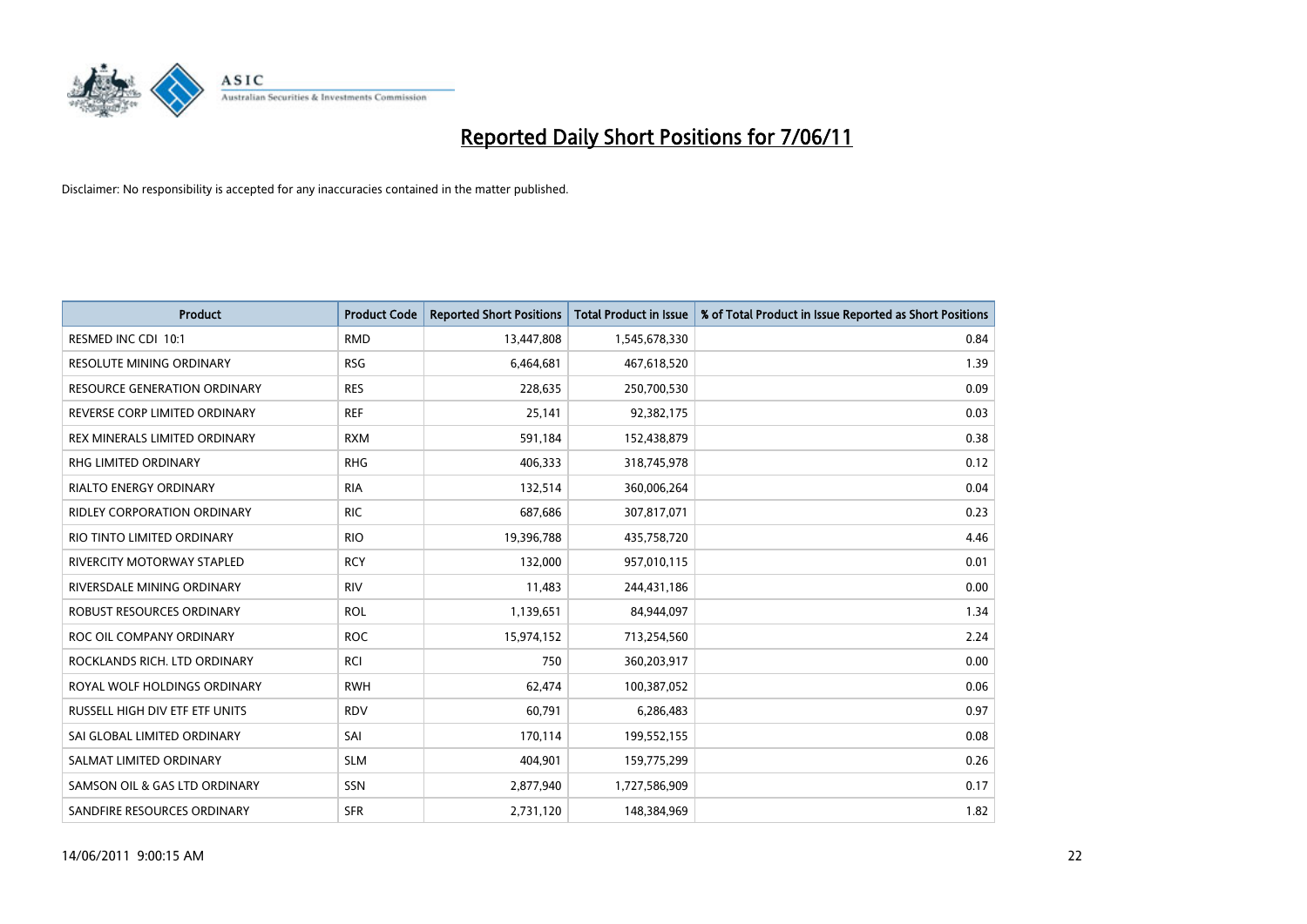

| <b>Product</b>                           | <b>Product Code</b> | <b>Reported Short Positions</b> | Total Product in Issue | % of Total Product in Issue Reported as Short Positions |
|------------------------------------------|---------------------|---------------------------------|------------------------|---------------------------------------------------------|
| <b>SANTOS LTD ORDINARY</b>               | <b>STO</b>          | 8,193,509                       | 877,955,664            | 0.94                                                    |
| SARACEN MINERAL ORDINARY                 | <b>SAR</b>          | 856.321                         | 492,151,415            | 0.16                                                    |
| SEDGMAN LIMITED ORDINARY                 | <b>SDM</b>          | 489,297                         | 209,752,689            | 0.22                                                    |
| SEEK LIMITED ORDINARY                    | <b>SEK</b>          | 11,247,881                      | 336,584,488            | 3.33                                                    |
| SELECT HARVESTS ORDINARY                 | SHV                 | 200,762                         | 56,226,960             | 0.35                                                    |
| SENETAS CORPORATION ORDINARY             | <b>SEN</b>          | 756,999                         | 463,105,195            | 0.16                                                    |
| SENEX ENERGY LIMITED ORDINARY            | SXY                 | 52,785                          | 756,747,445            | 0.01                                                    |
| SERVCORP LIMITED ORDINARY                | SRV                 | 68,177                          | 98,440,807             | 0.07                                                    |
| SERVICE STREAM ORDINARY                  | <b>SSM</b>          | 411,921                         | 283,418,867            | 0.14                                                    |
| SEVEN GROUP HOLDINGS ORDINARY            | <b>SVW</b>          | 1,486,782                       | 306,410,281            | 0.47                                                    |
| SEVEN WEST MEDIA LTD ORDINARY            | SWM                 | 5,193,646                       | 610,327,899            | 0.84                                                    |
| SHAW RIVER RESOURCES ORDINARY            | <b>SRR</b>          | 57,159                          | 451,657,803            | 0.01                                                    |
| SIGMA PHARMACEUTICAL ORDINARY            | SIP                 | 18,535,034                      | 1,178,626,572          | 1.56                                                    |
| SILEX SYSTEMS ORDINARY                   | <b>SLX</b>          | 618.694                         | 170,133,997            | 0.35                                                    |
| SILVER LAKE RESOURCE ORDINARY            | <b>SLR</b>          | 68,477                          | 178,882,838            | 0.03                                                    |
| SIMS METAL MGMT LTD ORDINARY             | SGM                 | 3,079,275                       | 205,393,914            | 1.48                                                    |
| SINGAPORE TELECOMM. CHESS DEPOSITARY INT | SGT                 | 5,230,252                       | 234,092,504            | 2.24                                                    |
| SIRTEX MEDICAL ORDINARY                  | <b>SRX</b>          | 1,000                           | 55,768,136             | 0.00                                                    |
| SKILLED GROUP LTD ORDINARY               | <b>SKE</b>          | 45,910                          | 233,089,776            | 0.01                                                    |
| SKY CITY ENTERTAIN, ORDINARY             | <b>SKC</b>          | 108.327                         | 576,958,340            | 0.02                                                    |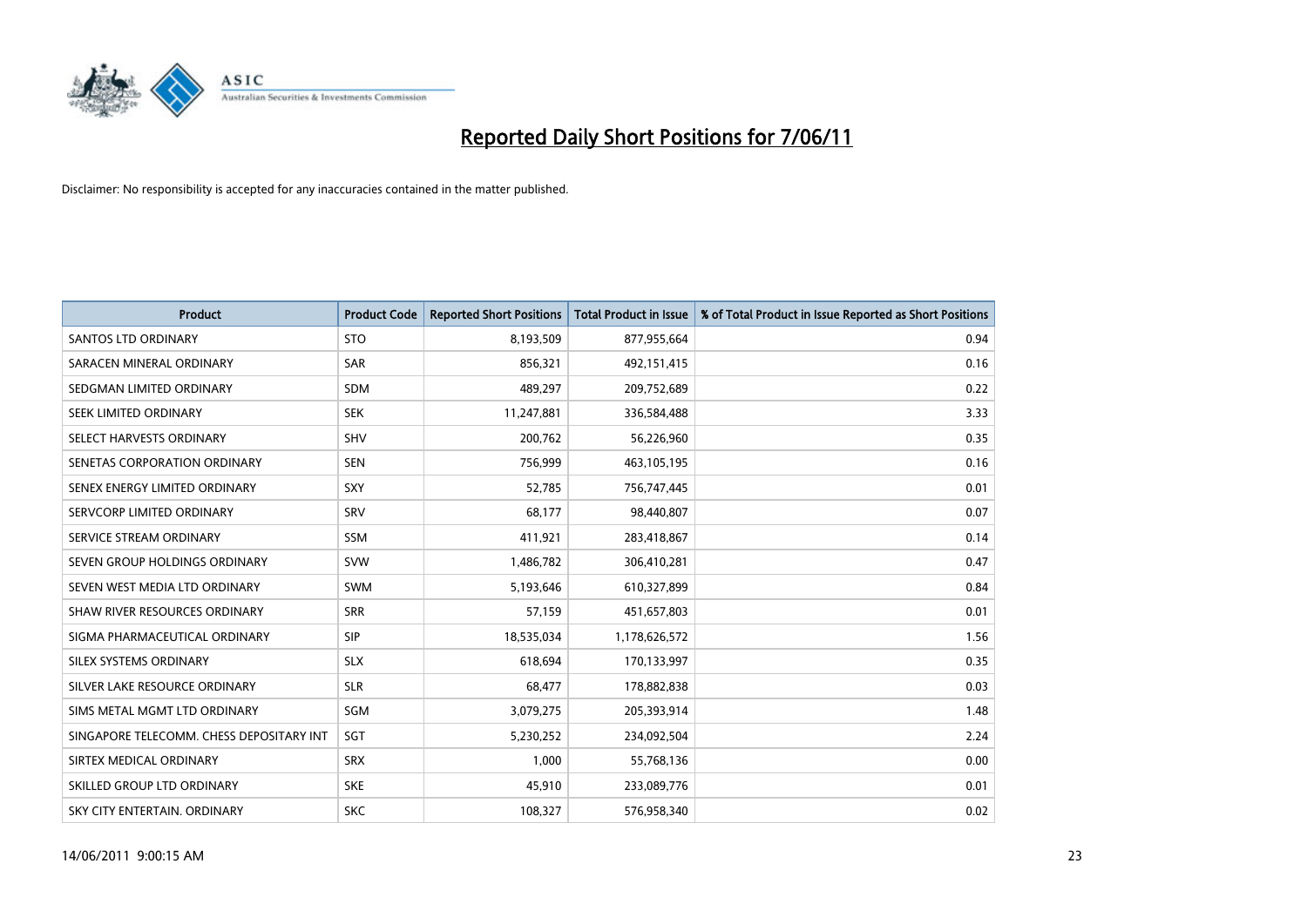

| <b>Product</b>                           | <b>Product Code</b> | <b>Reported Short Positions</b> | Total Product in Issue | % of Total Product in Issue Reported as Short Positions |
|------------------------------------------|---------------------|---------------------------------|------------------------|---------------------------------------------------------|
| <b>SKY NETWORK ORDINARY</b>              | <b>SKT</b>          | 46,770                          | 389,139,785            | 0.01                                                    |
| SMS MANAGEMENT. ORDINARY                 | <b>SMX</b>          | 359,625                         | 67,765,118             | 0.51                                                    |
| SONIC HEALTHCARE ORDINARY                | <b>SHL</b>          | 6,411,269                       | 388,429,875            | 1.63                                                    |
| SOUL PATTINSON (W.H) ORDINARY            | SOL                 | 50,576                          | 238,640,580            | 0.02                                                    |
| SOUTH BOULDER MINES ORDINARY             | <b>STB</b>          | 9,126                           | 86,115,688             | 0.01                                                    |
| SP AUSNET STAPLED SECURITIES             | SPN                 | 5,576,400                       | 2,795,115,439          | 0.19                                                    |
| SPARK INFRASTRUCTURE STAPLED NOTE & UNIT | <b>SKI</b>          | 15,718,636                      | 1,326,734,264          | 1.17                                                    |
| SPDR 200 FUND ETF UNITS                  | STW                 | 8                               | 50,339,159             | 0.00                                                    |
| SPECIALTY FASHION ORDINARY               | <b>SFH</b>          | 597,701                         | 191,786,121            | 0.31                                                    |
| SPOTLESS GROUP LTD ORDINARY              | <b>SPT</b>          | 2,497,790                       | 262,766,725            | 0.95                                                    |
| ST BARBARA LIMITED ORDINARY              | <b>SBM</b>          | 5,971,543                       | 325,615,389            | 1.84                                                    |
| STAGING CONNECTIONS ORDINARY             | <b>STG</b>          | 2,917,189                       | 78,317,726             | 3.72                                                    |
| STANMORE COAL LTD ORDINARY               | <b>SMR</b>          | 73,240                          | 88,270,738             | 0.08                                                    |
| STARPHARMA HOLDINGS ORDINARY             | SPL                 | 200,128                         | 247,560,721            | 0.08                                                    |
| STH AMERICAN COR LTD ORDINARY            | SAY                 | 9,200                           | 245,846,493            | 0.00                                                    |
| STH CRS ELECT ENGNR ORDINARY             | <b>SXE</b>          | 2,910                           | 157,512,273            | 0.00                                                    |
| STHN CROSS MEDIA ORDINARY                | SXL                 | 3,787,391                       | 705,712,186            | 0.53                                                    |
| STOCKLAND UNITS/ORD STAPLED              | SGP                 | 9,074,995                       | 2,383,036,717          | 0.37                                                    |
| STRAITS RES LTD. ORDINARY                | SRO                 | 7,757,446                       | 324,655,749            | 2.37                                                    |
| STW COMMUNICATIONS ORDINARY              | SGN                 | 407,511                         | 364,310,964            | 0.11                                                    |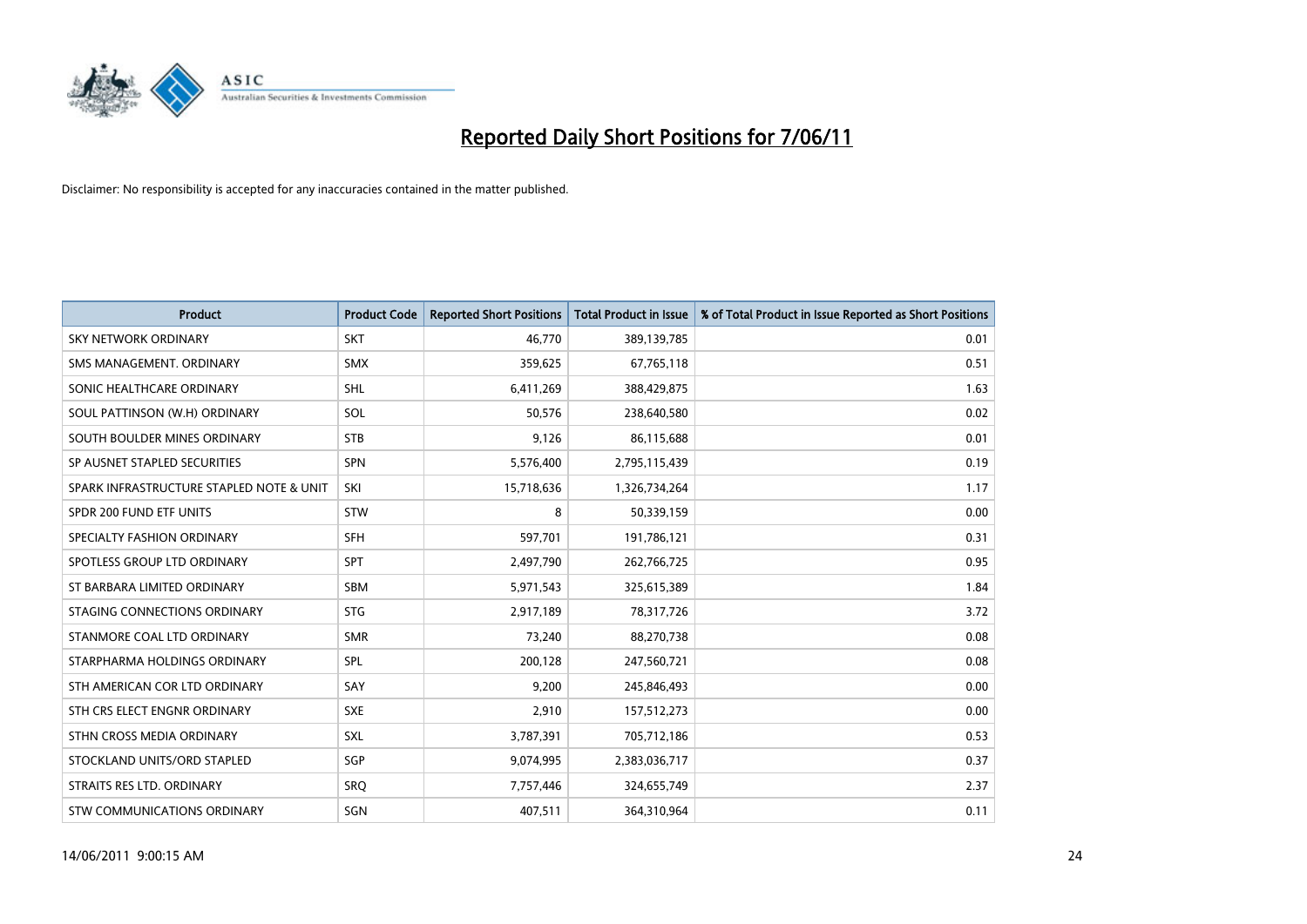

| <b>Product</b>                       | <b>Product Code</b> | <b>Reported Short Positions</b> | <b>Total Product in Issue</b> | % of Total Product in Issue Reported as Short Positions |
|--------------------------------------|---------------------|---------------------------------|-------------------------------|---------------------------------------------------------|
| SUN RESOURCES NL ORDINARY            | <b>SUR</b>          | 25,000                          | 444,369,734                   | 0.01                                                    |
| SUNCORP GROUP LTD ORDINARY           | <b>SUN</b>          | 10,564,499                      | 1,286,600,980                 | 0.80                                                    |
| SUNDANCE ENERGY ORDINARY             | <b>SEA</b>          | 41,082                          | 276,709,585                   | 0.01                                                    |
| SUNDANCE RESOURCES ORDINARY          | SDL                 | 13,966,455                      | 2,870,657,169                 | 0.48                                                    |
| SUNLAND GROUP LTD ORDINARY           | <b>SDG</b>          | 233.404                         | 224,881,794                   | 0.10                                                    |
| SUPER RET REP LTD ORDINARY           | <b>SUL</b>          | 179,113                         | 130,018,739                   | 0.14                                                    |
| SWICK MINING ORDINARY                | <b>SWK</b>          | 56.057                          | 236,724,970                   | 0.02                                                    |
| SYMEX HOLDINGS ORDINARY              | <b>SYM</b>          | 6,633                           | 189,166,670                   | 0.00                                                    |
| TABCORP HOLDINGS LTD ORDINARY        | <b>TAH</b>          | 3,369,482                       | 688,019,737                   | 0.49                                                    |
| <b>TALENT2 INTERNATION ORDINARY</b>  | <b>TWO</b>          | 95,491                          | 144,422,121                   | 0.07                                                    |
| TALISMAN MINING ORDINARY             | <b>TLM</b>          | 118                             | 130,438,627                   | 0.00                                                    |
| TANAMI GOLD NL ORDINARY              | <b>TAM</b>          | 244,681                         | 260,997,677                   | 0.09                                                    |
| TAP OIL LIMITED ORDINARY             | <b>TAP</b>          | 593.033                         | 240,967,311                   | 0.24                                                    |
| TASSAL GROUP LIMITED ORDINARY        | <b>TGR</b>          | 68,177                          | 146,304,404                   | 0.03                                                    |
| <b>TATTS GROUP LTD ORDINARY</b>      | <b>TTS</b>          | 13,789,765                      | 1,318,683,208                 | 1.05                                                    |
| TELECOM CORPORATION ORDINARY         | <b>TEL</b>          | 30,126,546                      | 1,924,665,206                 | 1.57                                                    |
| <b>TELSTRA CORPORATION, ORDINARY</b> | <b>TLS</b>          | 59,211,539                      | 12,443,074,357                | 0.47                                                    |
| TEN NETWORK HOLDINGS ORDINARY        | <b>TEN</b>          | 22,372,302                      | 1,045,236,720                 | 2.15                                                    |
| TERANGA GOLD CORP CDI 1:1            | <b>TGZ</b>          | 312,981                         | 150,340,337                   | 0.19                                                    |
| TFS CORPORATION LTD ORDINARY         | <b>TFC</b>          | 65,944                          | 275,789,494                   | 0.02                                                    |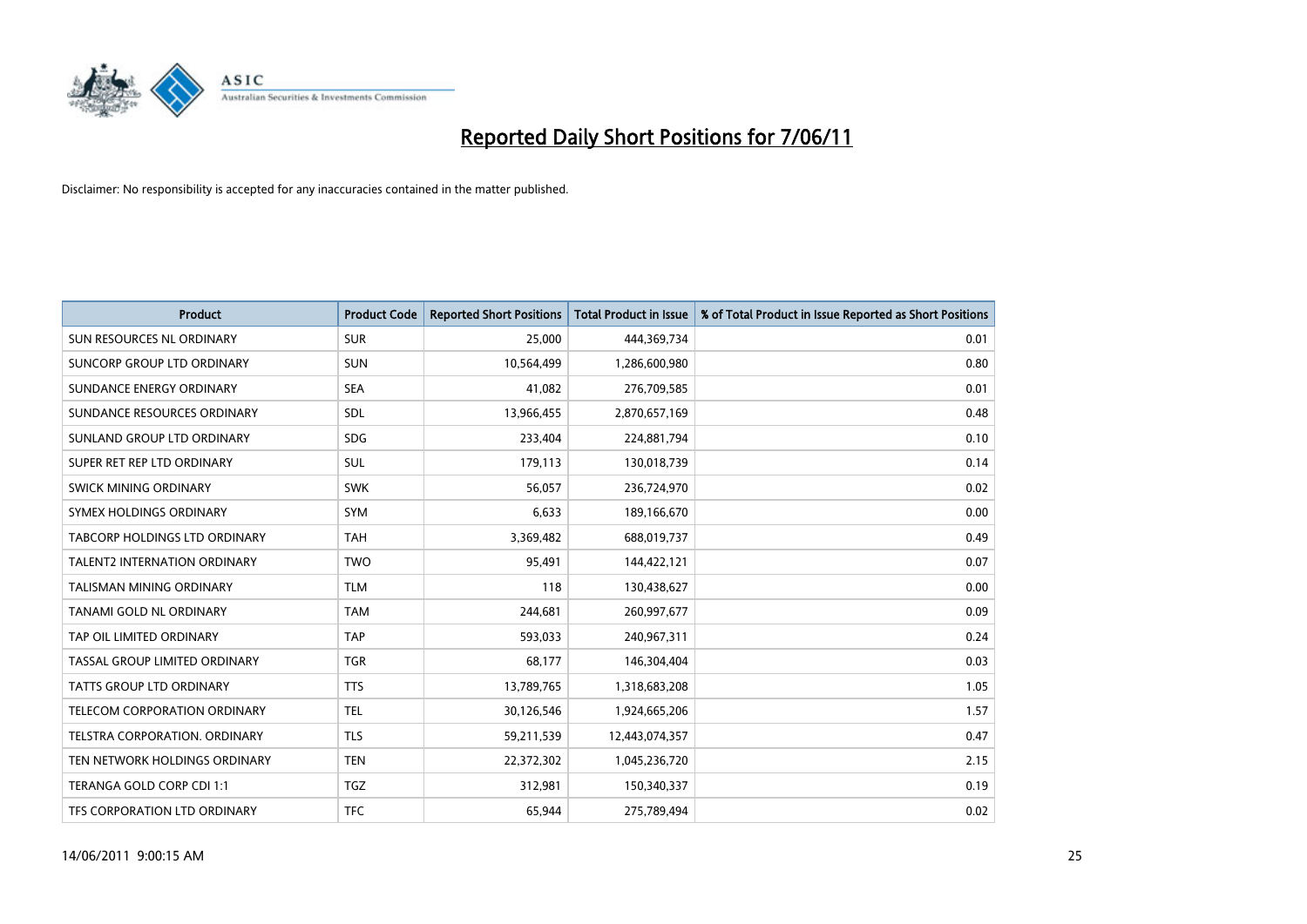

| <b>Product</b>                          | <b>Product Code</b> | <b>Reported Short Positions</b> | Total Product in Issue | % of Total Product in Issue Reported as Short Positions |
|-----------------------------------------|---------------------|---------------------------------|------------------------|---------------------------------------------------------|
| THE REJECT SHOP ORDINARY                | <b>TRS</b>          | 824,954                         | 26,033,570             | 3.16                                                    |
| THOR MINING PLC CHESS DEPOSITARY 1:1    | <b>THR</b>          | 2,307                           | 222,489,120            | 0.00                                                    |
| THORN GROUP LIMITED ORDINARY            | <b>TGA</b>          | 2,863                           | 129,858,924            | 0.00                                                    |
| THUNDELARRA EXPLOR, ORDINARY            | <b>THX</b>          | 2,901                           | 153,578,927            | 0.00                                                    |
| <b>TIGER RESOURCES ORDINARY</b>         | <b>TGS</b>          | 179,289                         | 669,035,549            | 0.03                                                    |
| TIMBERCORP LIMITED ORDINARY             | <b>TIM</b>          | 90,074                          | 352,071,429            | 0.02                                                    |
| <b>TISHMAN SPEYER UNITS</b>             | <b>TSO</b>          | 62,483                          | 338,440,904            | 0.02                                                    |
| TNG LIMITED ORDINARY                    | <b>TNG</b>          | 4,321                           | 284,803,062            | 0.00                                                    |
| TOLL HOLDINGS LTD ORDINARY              | <b>TOL</b>          | 23,675,776                      | 710,128,531            | 3.30                                                    |
| TORO ENERGY LIMITED ORDINARY            | <b>TOE</b>          | 35,404                          | 964,936,676            | 0.00                                                    |
| TOWER LIMITED ORDINARY                  | <b>TWR</b>          | 745,118                         | 263,603,448            | 0.28                                                    |
| <b>TOX FREE SOLUTIONS ORDINARY</b>      | <b>TOX</b>          | 30,251                          | 92,630,478             | 0.03                                                    |
| TPG TELECOM LIMITED ORDINARY            | <b>TPM</b>          | 4,486,714                       | 783,481,644            | 0.57                                                    |
| TRANSFIELD SERV INFR STAPLED SECURITIES | <b>TSI</b>          | 16,604                          | 438,756,421            | 0.00                                                    |
| <b>TRANSFIELD SERVICES ORDINARY</b>     | <b>TSE</b>          | 4,565,185                       | 549,715,957            | 0.83                                                    |
| TRANSPACIFIC INDUST, ORDINARY           | <b>TPI</b>          | 8,800,410                       | 960,638,735            | 0.90                                                    |
| TRANSURBAN GROUP TRIPLE STAPLED SEC.    | <b>TCL</b>          | 5,508,305                       | 1,443,543,731          | 0.36                                                    |
| TREASURY WINE ESTATE ORDINARY           | <b>TWE</b>          | 9,835,415                       | 647,227,144            | 1.52                                                    |
| TRINITY GROUP STAPLED SECURITIES        | <b>TCO</b>          | 3,419                           | 203,405,927            | 0.00                                                    |
| TROY RESOURCES NL ORDINARY              | <b>TRY</b>          | 30,061                          | 87,970,323             | 0.03                                                    |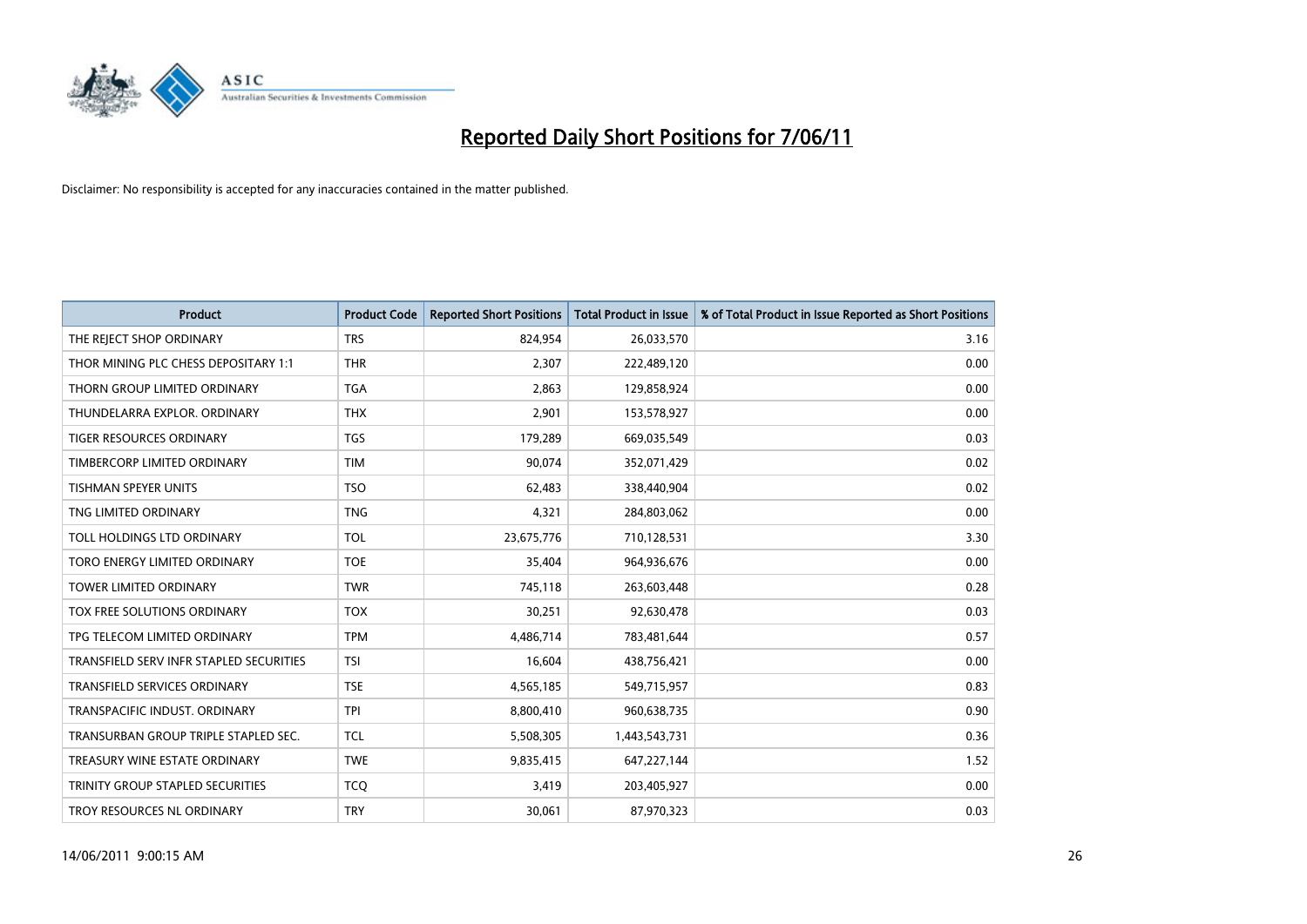

| <b>Product</b>                            | <b>Product Code</b> | <b>Reported Short Positions</b> | <b>Total Product in Issue</b> | % of Total Product in Issue Reported as Short Positions |
|-------------------------------------------|---------------------|---------------------------------|-------------------------------|---------------------------------------------------------|
| UGL LIMITED ORDINARY                      | <b>UGL</b>          | 5,827,853                       | 166,047,171                   | 3.47                                                    |
| UNILIFE CORPORATION CDI US PROHIBITED     | <b>UNS</b>          | 612,857                         | 273,378,408                   | 0.22                                                    |
| VALAD PROPERTY GROUP STAPLED US PROHIBIT. | <b>VPG</b>          | 2,713,128                       | 115,108,116                   | 2.36                                                    |
| <b>VDM GROUP LIMITED ORDINARY</b>         | <b>VMG</b>          | 11,116                          | 193,127,749                   | 0.01                                                    |
| <b>VENTURE MINERALS ORDINARY</b>          | <b>VMS</b>          | 185,458                         | 220,943,592                   | 0.09                                                    |
| <b>VIRGIN BLUE HOLDINGS ORDINARY</b>      | <b>VBA</b>          | 43,372,053                      | 2,210,197,600                 | 1.95                                                    |
| <b>VISION GROUP HLDGS ORDINARY</b>        | <b>VGH</b>          | 78,000                          | 74,197,532                    | 0.11                                                    |
| VITA GROUP LTD ORDINARY                   | <b>VTG</b>          | 75,190                          | 142,499,800                   | 0.05                                                    |
| VITERRA INC CDI 1:1                       | <b>VTA</b>          | 3,828                           | 68,629,939                    | 0.01                                                    |
| <b>WAREHOUSE GROUP ORDINARY</b>           | <b>WHS</b>          | 35,013                          | 311,195,868                   | 0.01                                                    |
| WATPAC LIMITED ORDINARY                   | <b>WTP</b>          | 53,548                          | 183,341,382                   | 0.02                                                    |
| <b>WDS LIMITED ORDINARY</b>               | <b>WDS</b>          | 701                             | 144,055,662                   | 0.00                                                    |
| WEBIET LIMITED ORDINARY                   | <b>WEB</b>          | 397,241                         | 76,654,002                    | 0.52                                                    |
| <b>WESFARMERS LIMITED ORDINARY</b>        | <b>WES</b>          | 22,251,583                      | 1,005,426,682                 | 2.18                                                    |
| WESFARMERS LIMITED PARTIALLY PROTECTED    | <b>WESN</b>         | 94,309                          | 151,645,480                   | 0.05                                                    |
| WESTERN AREAS NL ORDINARY                 | <b>WSA</b>          | 6,913,932                       | 179,735,899                   | 3.83                                                    |
| WESTERN DESERT RES. ORDINARY              | <b>WDR</b>          | 948                             | 164,403,120                   | 0.00                                                    |
| WESTFIELD GROUP ORD/UNIT STAPLED SEC      | <b>WDC</b>          | 11,398,618                      | 2,308,988,539                 | 0.45                                                    |
| WESTFIELD RETAIL TST UNIT STAPLED         | <b>WRT</b>          | 24,873,698                      | 3,054,166,195                 | 0.83                                                    |
| WESTPAC BANKING CORP ORDINARY             | <b>WBC</b>          | 30,944,447                      | 3,009,658,150                 | 0.98                                                    |